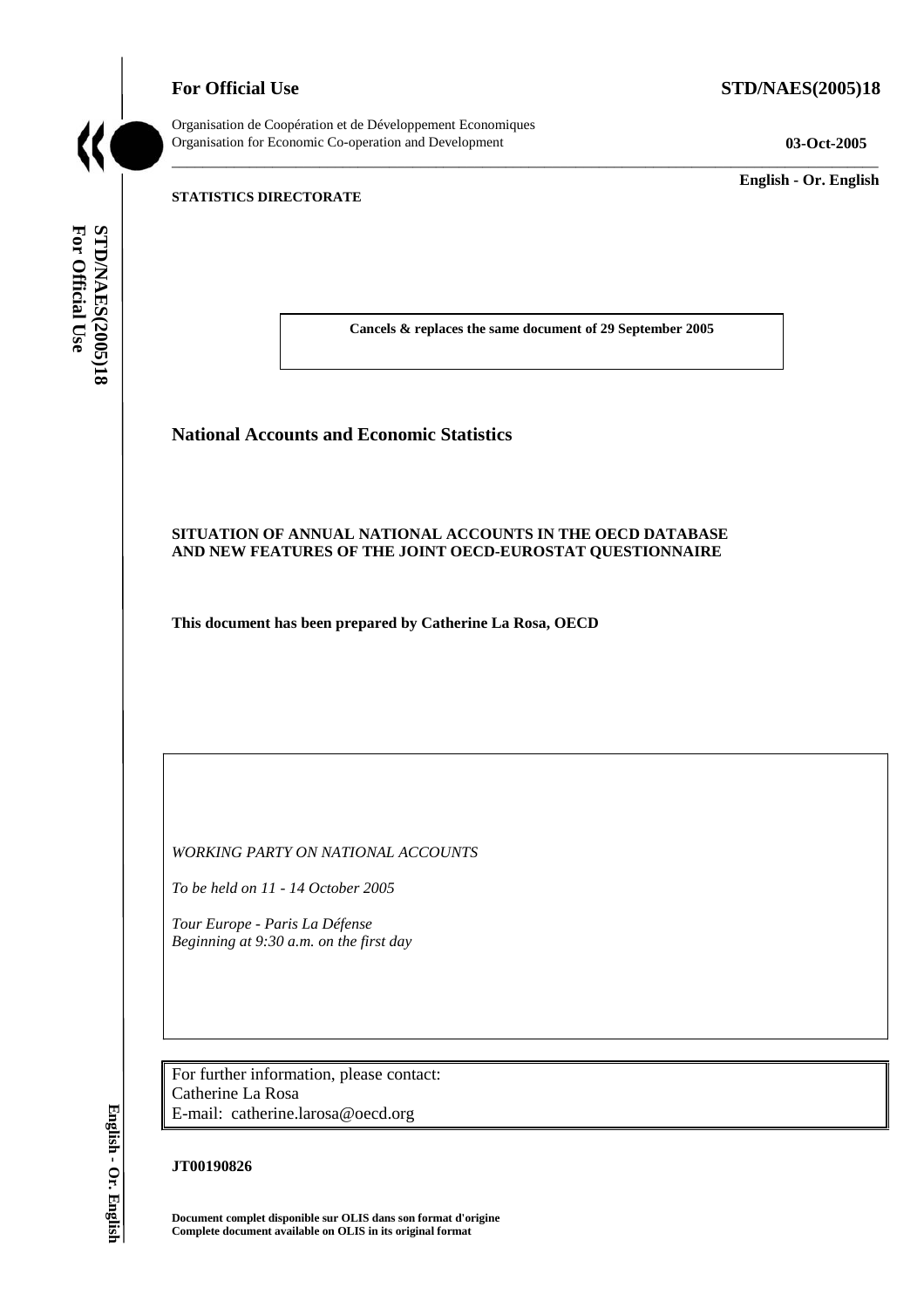# **SITUATION OF ANNUAL NATIONAL ACCOUNTS IN THE OECD DATABASE**

# **AND NEW FEATURES OF THE JOINT OECD-EUROSTAT QUESTIONNAIRE**

1. The objective of this paper is to inform experts participating in the 2005 OECD national accounts meeting of the situation regarding the collection and dissemination of annual national accounts data in the OECD and also to inform them of the new features of the joint OECD-Eurostat questionnaire. Besides being a forum on national accounts issues, one of the missions of the OECD Statistics Directorate is to collect and disseminate national accounts data, both on a country basis and on a geographically aggregated "area" basis. OECD is proud to be one of the best sources of international data, through its public databases and its publications. As of today, a substantial part of OECD databases are open (and free of charge) to partner organizations of the OECD through the OLISnet network. All national statistical offices producing national accounts are partners and have therefore free access to OLISnet. During 2002, OECD extended this policy to other important parts of its database. As a result all main aggregates of national accounts are now available free on the Internet.

# **I. The situation of annual national accounts database**

2. This database contains a large set of consistent and comparable SNA 93 annual data, using common classifications, for all OECD Member countries, with the exception of Turkey which is still using the SNA 68. Priority has been given to full comparability, but slight inconsistencies may appear with the headline national presentation of data if the country does not apply SNA 93 to the full extent or does not use the same classifications. The data are less timely than national data, due to the delay it takes for countries to transmit the data and the time it takes for the data to be validated.

3. A joint OECD-Eurostat national accounts questionnaire is used to collect the data. This questionnaire is sent by Eurostat to European countries and by the OECD to non-European Members countries of the OECD.

# *1 Transmission of data*

4. Transmission to the OECD is based on this common questionnaire and has to be addressed to sna.contact@oecd.org . For European Member countries, the questionnaire is strictly identical to the questionnaire to be transmitted to Eurostat. It is therefore recommended for European countries to send the questionnaire tables to the OECD and Eurostat using the same Email, with two different addresses, one for Eurostat and the other for OECD (sna.contact@oecd.org). It is highly recommended that data transmission to OECD is made the very same day as the data are published by the national statistical office. Release dates are closely followed by our desk-economists who expect to access the data on the OECD database when they are available in the databases of Member countries.

# *2 Availability of data*

5. The OECD database covers the tables 0101 to 0119, 0200, 0301 to 0303, 0501, 0502, 06, 07, 0800, 0900, 1100, 1400 and 2000 of the national accounts questionnaire. The table 1 below shows the situation of countries regarding the questionnaire tables transmitted to the OECD and the data coverage.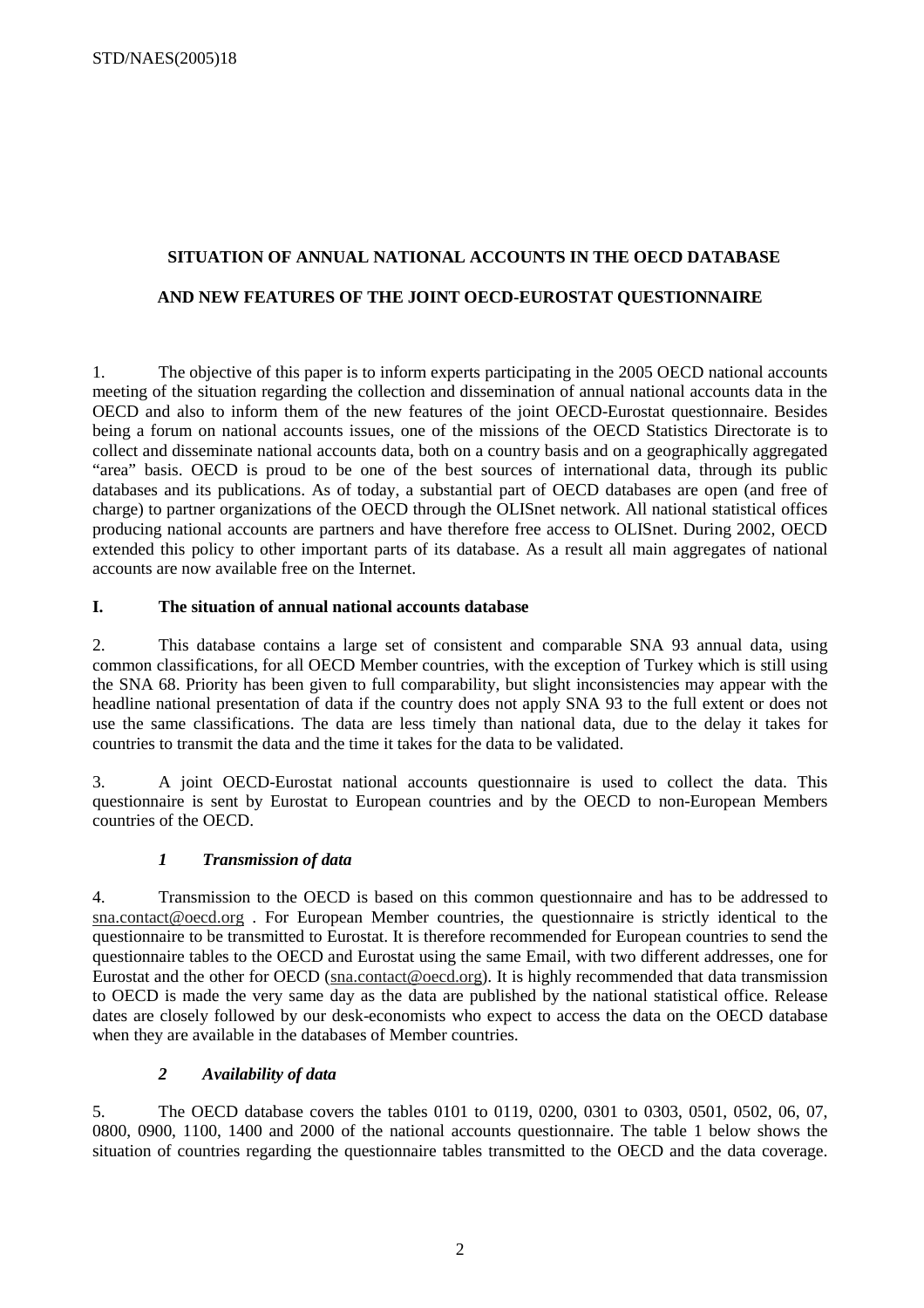This table 1 is used as the input for the regular "Data transmission report" submitted to the OECD Committee on Statistics which gathers heads of statistical offices of OECD countries. Country representatives should therefore analyse closely its content.

Table 06 (Financial accounts by sector) and table 07 (Balance sheets for financial assets and liabilities by sector) are not covered in this overview because they have already been treated in the OECD Working Party on financial statistics which was held on 10-11 October 2005.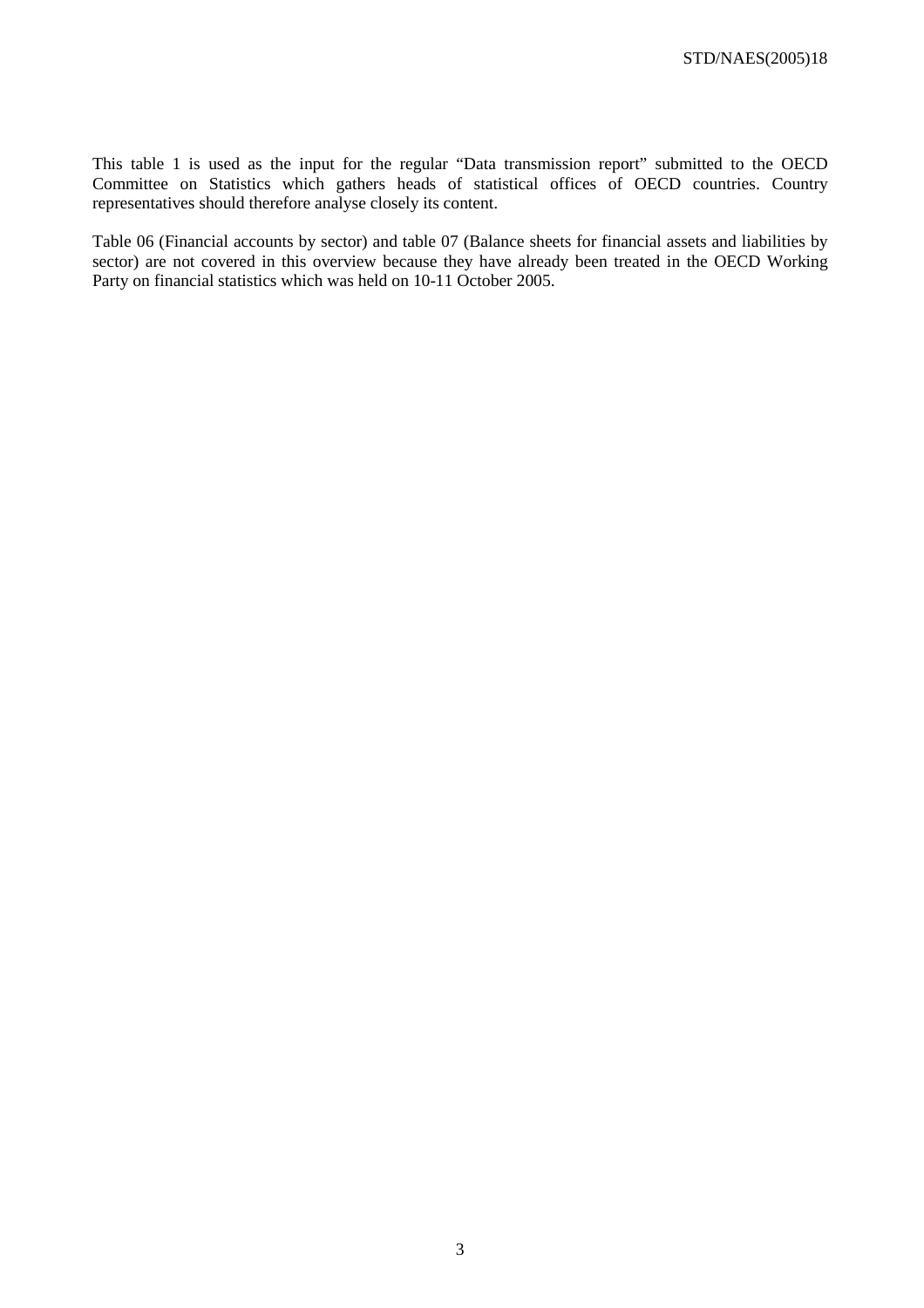# Table 1 - DATA AVAILABILITY AND COVERAGE (mid September 2005) **Table 1 - DATA AVAILABILITY AND COVERAGE (mid September 2005)**

| Quest. | Questionnaire SNA93/ESA95                                                    | $\tilde{\mathsf{d}}$<br>É<br><b>RL</b><br><u>isi</u><br>NUT<br>H<br>GRC<br>DEM<br>DEU<br>FRA<br>$\tilde{E}$<br><b>DNK</b><br>CZE<br><b>NAC</b><br>BEL<br>AUT<br><b>AUS</b>                                                                                 |
|--------|------------------------------------------------------------------------------|------------------------------------------------------------------------------------------------------------------------------------------------------------------------------------------------------------------------------------------------------------|
| Table  |                                                                              |                                                                                                                                                                                                                                                            |
| 0101   | Gross value added at basic prices and gross domestic product                 | 80-03<br>70-04<br>90-03<br>$90 - 02$<br>95-03<br>95-04<br>$70 - 91$<br>91-04<br>78-04<br>66-04 75-04<br>90-04<br>70-01<br>80-04<br>76-04<br>89-03                                                                                                          |
| 0102   | Gross domestic product identity from the expenditure side                    | 80-03<br>70-04<br>$90 - 03$<br>90-04<br>60-04 95-04<br>90-04 66-04 75-04 70-81 0-04 70-05<br>70-04<br>80-04<br>76-04<br>59-03                                                                                                                              |
| 0103   | Gross domestic product identity from the income side                         | 80-03<br>70-04<br>90-03<br>95-04 95-03 90-04<br>92-04 66-04 75-04 70-81 0-04 70-04 70-04<br><b>70-04</b><br>59-03 76-04 80-03                                                                                                                              |
| 0104   | Final consumption                                                            | 80-03<br>70-04<br>90-03<br>90-04<br>95-04<br>60-04<br>$70-91$<br>91-04<br>75-04 78-04<br>66-04<br>90-04<br>70-04<br>80-04<br>76-04<br>59-03                                                                                                                |
| 0105   | Gross capital formation                                                      | 80-03<br>70-04<br>$90 - 03$<br>90-04<br>95-03<br>60-04<br>$70 - 91$<br>91-04<br>75-04 78-04<br>66-04<br>$90 - 03$<br>70-04<br>95-99<br>76-04<br>59-03                                                                                                      |
| 0106   | Exports and imports of goods (fob) and services                              | 80-03<br>70-04<br>90-03<br>95-04 95-04 90-04<br>88-04 75-04 78-04 91-04 70-91<br>$90 - 03$<br>59-03 76-04 80-04 70-04                                                                                                                                      |
| 0107   | Disposable income                                                            | 80-03<br>70-04<br>$90 - 03$<br>90-04<br>95-03<br>60-04<br>$70-91$<br>$91 - 04$<br>66-04 75-04 78-04<br>$92 - 03$<br>70-04<br>80-04<br>59-03 76-04                                                                                                          |
| 0108   | Saving and net lending/borrowing                                             | 80-03<br>70-04<br>$90 - 03$<br>90-04<br>60-04<br>66-04 75-04 78-04 91-04 70-91<br>$92 - 03$<br>70-04<br>80-04<br>59-03 76-04                                                                                                                               |
| 0109   | Real disposable income                                                       | 80-03<br>70-04<br>90-03<br>90-04<br>95-04<br>88-04 75-04 78-04 91-04 70-91<br>71-04<br>59-03 76-04 80-04                                                                                                                                                   |
| 0110   | Population and Employment                                                    | 70-03<br>82-04<br>95-03<br>88-04<br>95-04 92-04<br>88-04 75-04 91-04 91-04 70-91<br>70-04 93-04<br>85-03 76-04 83-03                                                                                                                                       |
| 0111   | Employment and full time equivalents by industry                             | 80-03<br>70-04<br>$95 - 03$<br>95-04 92-04 70-97<br>88-04 75-04 78-03 91-04 70-91<br>85-03 76-04 81-03 61-04 95-03                                                                                                                                         |
| 0112   | Compensation of employees by industry                                        | 90-03<br>90-03 70-04<br>95-04 95-03 97-02<br>82-03 76-04 80-03 70-01 92-03 88-04 75-04 78-03 91-04 70-91                                                                                                                                                   |
| 0113   | Gross value added in A17 breakdown                                           | 70-04 80-03<br>90-03<br>$103$ $103$ $78-03$ $103$ $103$ $95-03$ $95-03$ $97-02$ ,<br>$10381 - 0190 - 03$<br>.103<br>89-03                                                                                                                                  |
| 0114   | Employment by industry in A17 breakdown                                      | 80-03<br>70-04<br>95-03<br>95-03 103 103 90-03 91-04 103 95-03 95-04 90-97<br>70-03 103 103 61-04                                                                                                                                                          |
| 0115   | Compensation of employees by industry in A17 breakdown                       | 90-03<br>70-04<br>90-03<br>82-03 . 103 . 103 70-02 92-03 . 103 78-03 . 103 . 103 . 103 . 103 . 103 . 103 . 103 . 103 . 103 . 103 . 103 . 103 . 103 . 103 . 103 . 103 . 103 . 103 . 103 . 103 . 103 . 103 . 103 . 103 . 103 . 103 . 103 . 103 . 103 . 103 . |
| 0116   | Final consumption expenditure of households by purpose (COICOP)              | 80-03<br>70-04<br>90-03<br>$105$ $105$ $70-04$ $95-03$ $105$ $105$ $59-04$ $105$ $105$ $60-03$ $95-03$ $97-04$<br>59-03                                                                                                                                    |
| 1117   | Final consumption of households by durability                                | 80-03<br>70-04<br>$95 - 03$<br>95-03 95-03 97-04<br>59-04.<br>$\ddot{\cdot}$<br>70-04 95-03<br>59-03                                                                                                                                                       |
| 0118   | Gross operating surplus by industry in A17 breakdown                         | 90-03<br>.103<br>90-03<br>89-03 11:03 11:03 70-01 92-03 11:03 11:03 11:03 11:03 11:03 11:03 11:03 11:03 11:03 11:03 11:03 11:03 11:03 1                                                                                                                    |
| 0119   | Simplified non-financial accounts by institutional sector                    | $.10890-03$<br>59-03 .t08 85-03 70-04 92-03 .t08 78-04 .t08 .t08 95-03 95-01                                                                                                                                                                               |
| 0200   | Main aggregates of General Government                                        | $90 - 03$<br>85-04 80-04<br>92-04 71-04 75-04 78-07 40-181 88-09 88-04<br>70-04<br>76-04 70-04<br>70-69                                                                                                                                                    |
| 0301   | Value added and its components, A31 breakdown                                | 70-03 90-03<br>76-03 95-03 70-01 90-03 66-04 75-04 78-04 91-03 70-91 95-03 95-03 97-04                                                                                                                                                                     |
| 0302   | Capital formation, A31 breakdown                                             | 76-03 95-03 70-01 95-03 93-04 95-03 91-03 95-03 95-03 95-03 95-04 95-03 70-03                                                                                                                                                                              |
| 0303   | Labour input, A31 breakdown                                                  | 95-03 70-04 80-03<br>95-03 61-04 95-03 66-04 75-04 90-03 91-03 70-91 95-03 95-03 90-97<br>85-98 76-03                                                                                                                                                      |
| 0501   | Final consumption expenditure of households by purpose                       | 90-03 70-04 80-03<br>59-03 76-03 95-03 70-04 95-04 59-04 91-03 80-3 80-91 95-03 95-03 97-04                                                                                                                                                                |
| 0502   | Final consumption expenditure of households (nc, dc)                         | 70-04 80-03<br>90-03<br>97-04<br>95-03 95-03<br>95-03 66-04 75-04 59-04 91-03 80-91<br>70-04<br>76-03 95-03<br>59-03                                                                                                                                       |
| 0800   | Non-financial accounts by institutional sector (detailed)                    | 80-03<br>80-03<br>92-03 81-03 75-04 78-04 91-03 80-90 95-03<br>85-03<br>$95 - 03$                                                                                                                                                                          |
| 0900   | Detailed tax and social contribution receipts by type and by subsector       | ვე-ევ<br>90-03<br>95-04<br>95-03 00-03 90-04<br>98-02 88-03 70-04 70-04 95-03 95-04 78-04 91-03                                                                                                                                                            |
| 1100   | Expenditure of General Government by function                                | 90-02 90-03 90-03<br>90-04<br>$90 - 03$<br>90-04 90-03 95-03 91-03<br>ვე-ევ<br>98-02 95-03                                                                                                                                                                 |
| 1400   | Fixed assets for total economy by industry, A17 and by product, Pi3          | 80-03<br>91-03<br>99-03 75-04 90-03<br>95-03                                                                                                                                                                                                               |
| 2000   | Pi3<br>Cross classification of fixed assets by industry, A31 and by product, | 95-03<br>59-03                                                                                                                                                                                                                                             |

Table not transmitted / data not available<br>Table not transmitted but derived from table 03<br>No detailed breakdown .. Table not transmitted / data not available

.. t 03 Table not transmitted but derived from table 03  $\frac{1}{103}$ <br> $\frac{35-02}{100}$ 

95-02 No detailed breakdown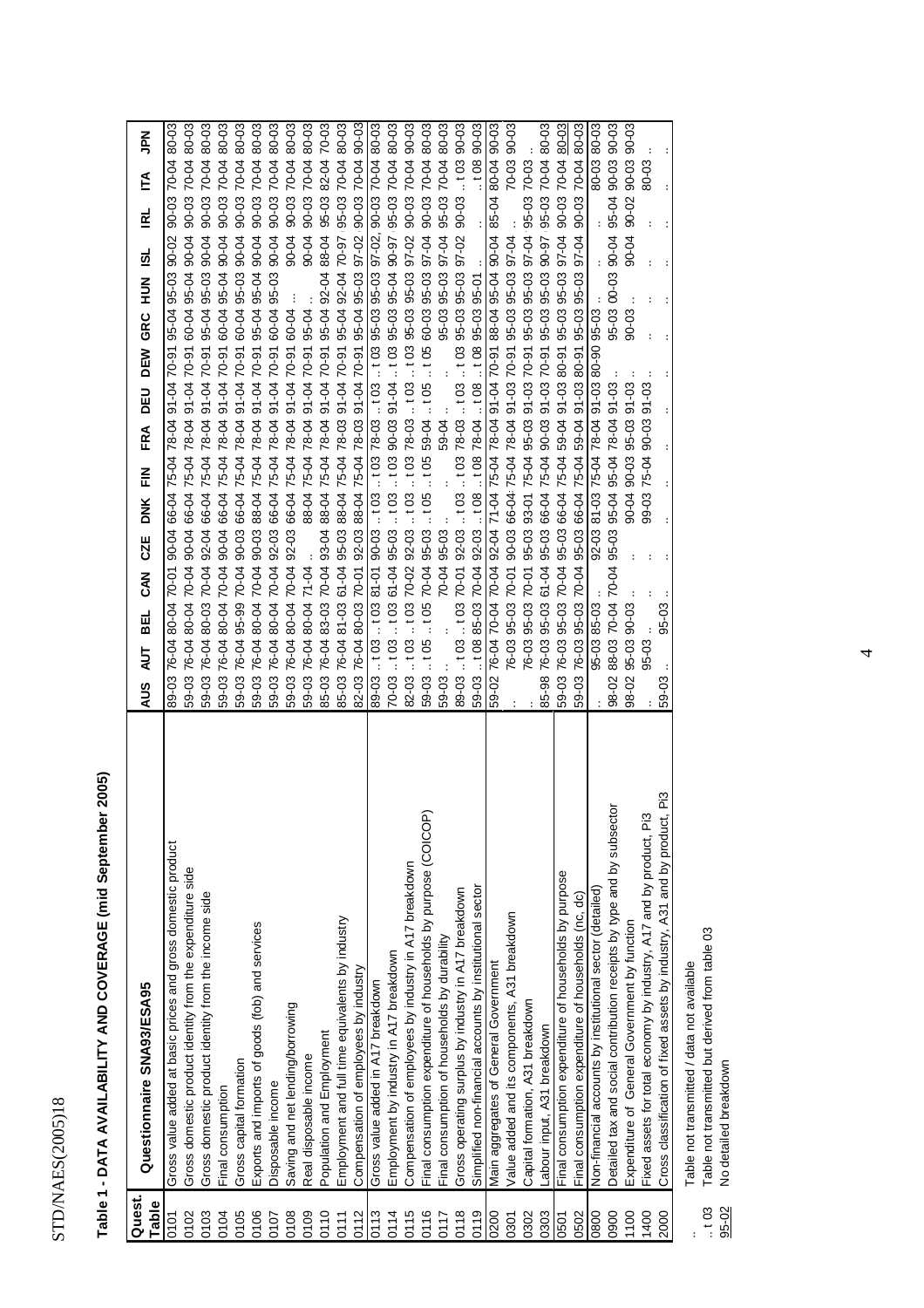# Table 1 - DATA AVAILABILITY AND COVERAGE (mid September 2005) (ctd) **Table 1 - DATA AVAILABILITY AND COVERAGE (mid September 2005) (ctd)**

| Quest.<br>Table | Questionnaire SNA93/ESA95                                                 | <b>GBR</b><br>$s$ na68<br>FUR<br>UН<br><b>SWE</b><br>ESP<br>SVK<br>PRT<br>NOR POL<br>KOR LUX MEX NLD NZL | USA   |
|-----------------|---------------------------------------------------------------------------|----------------------------------------------------------------------------------------------------------|-------|
| 0101            | Gross value added at basic prices and gross domestic product              | 70-04 87-03<br>4 85-07 85-04 88-03 69-04 86-04 88-04 88-04 80-05 10-08 80-04 80-05 70-04                 |       |
| 0102            | Gross domestic product identity from the expenditure side                 | 70-04 70-04<br>70-04<br>20-04 85-04 88-04 88-04 86-04 86-04 86-04 86-04 86-04 80-04 80-04 80-04 80-04    |       |
| 0103            | Gross domestic product identity from the income side                      | 70-04<br>90-04<br>93-04 80-04 80-04<br>95-04<br>86-03 70-04 95-03<br>69-04<br>85-04 88-03<br>70-04       | 70-04 |
| 0104            | Final consumption                                                         | 70-04<br>70-04<br>86-03 70-04 86-04 88-04 80-04 80-04 80-04<br>69-04<br>70-04 85-04 88-02                | 70-04 |
| 0105            | Gross capital formation                                                   | $0 - 04$<br>70-04<br>40-09 40-08 40-08 40-08 40-09 40-00 40-01 80-04<br>69-04<br>70-04 85-03 88-03       | 70-04 |
| 0106            | Exports and imports of goods (fob) and services                           | 70-04<br>87-04 86-03 70-04 88-04 88-04 80-04 80-04 80-04<br>70-04 85-04 88-03                            | 70-04 |
| 0107            | Disposable income                                                         | 70-04<br>70-04<br>93-04 95-04 80-04 90-04<br>69-04 86-03 70-04 95-03 88-04<br>70-04 85-03 88-03          | 70-04 |
| 0108            | Saving and net lending/borrowing                                          | 70-04 70-04<br>70-04<br>69-04 86-03 70-04 95-03 88-04 95-04 80-04 90-03<br>70-04 85-03 88-03             |       |
| 0109            | Real disposable income                                                    | 70-04 70-04<br>93-04 95-04 80-04 91-03<br>69-04 87-03<br>88-03<br>70-04                                  |       |
| 0110            | Population and Employment                                                 | 88-04 70-04<br>87-04 85-04 70-04 95-04 94-04 95-04 95-04 97-04 70-04<br>70-04 85-03 88-03                |       |
| 0111            | Employment and full time equivalents by industry                          | PO-04 7 0-88 40-05 40-05 40-08 40-05 50 40-06 40-06 40-02 50-98 40-08 60-98 40-08 40-08                  |       |
| 0112            | Compensation of employees by industry                                     | 0-04 70-04<br>5-04 85-04 86-04 86-04 86-07 70-06 86-08 86-08 86-08 97-07                                 |       |
| 0113            | Gross value added in A17 breakdown                                        | $10387 - 03$<br>70-04 85-03 88-03 86-03 86-01 103 95-04 103 95-04 95-04 103 90-03                        |       |
| 0114            | Employment by industry in A17 breakdown                                   | $10370-04$<br>÷<br>92-04 85-03 88-03 t03 85-05 t03 92-03 .t03 94-04 95-04 .t03 91-04                     |       |
| 0115            | Compensation of employees by industry in A17 breakdown                    | $10370-04$<br>70-04 .103 88-03 .103 86-01 .103 95-03 .103 93-04 95-04 .103 .103 .103                     |       |
| 0116            | ICOP)<br>Final consumption expenditure of households by purpose (CO       | 70-04 70-04<br>88-03 105 87-03 105 95-03 105 96-04 95-04 105 90-04<br>70-04  t 05                        |       |
| 0117            | Final consumption of households by durability                             | 70-01 70-04<br>96-04<br>88-03 87-03 87-03<br>70-04                                                       |       |
| 0118            | Gross operating surplus by industry in A17 breakdown                      | 70-04 1 03 88-03 1 03 86-01 1 03 95-03 1 03 93-01 95-04 1 03                                             | 87-03 |
| 0119            | Simplified non-financial accounts by institutional sector                 | 87-04 70-04<br>$75-03$ . t 08 93-02 80-03 86-03 . t 08 95-04 95-04 95-04 . t 08 90-02                    |       |
| 0200            | Main aggregates of General Government                                     | 70-04 70-04<br>95-04 90-04 93-02 69-04 86-04 95-04 95-04 95-04 95-04 96-04 96-04 96-04 96-03             |       |
| 0301            | Value added and its components, A31 breakdown                             | 70-04<br>70-04 85-03 88-03 69-03 86-96 70-02 95-03 95-03 93-04 95-04 93-04                               | 87-03 |
| 0302            | Capital formation, A31 breakdown                                          | 70-04<br>93-99 69-03 86-01 70-02 92-03 95-03 92-04 95-04 93-04<br>$70 - 03$ .                            |       |
| 0303            | Labour input, A31 breakdown                                               | 0-04 70-04<br>70-04 85-03 95-01 69-03 89-03 70-02 92-03 95-03 94-03 95-04 93-04                          |       |
| 0501            | Final consumption expenditure of households by purpose                    | 70-04 70-04<br>80-02 95-03 88-03 96-01 95-03 95-03<br>70-04 85-03 88-03 87-03                            |       |
| 0502            | Final consumption expenditure of households (nc, dc)                      | 70-04<br>0-04 85-03 88-03 87-03 87-02 70-02 95-03 88-03 96-04 95-04 95-03 90-02                          | 70-04 |
| 0800            | Non-financial accounts by institutional sector (detailed)                 | 87-04<br>95-03 95-03 95-03 95-03 93-03<br>$78-3$<br>70-04 990-93-02 80-03                                |       |
| 0900            | Detailed tax and social contribution receipts by type and by subsector    | 70-03 70-04<br>70-03 93-02 95-03 97-02 95-03 95-03 95-03 93-03 95-03 93-03                               |       |
| 1100            | Expenditure of General Government by function                             | 90-03<br>90-03 03-03 99-02 95-03<br>70-03 90-03 93-02 95-03 97-03 90-03                                  |       |
| 1400            | Fixed assets for total economy by industry, A17 and by product, Pi3       | 00-56<br>95-03<br>77.87.                                                                                 |       |
| 2000            | Cross classification of fixed assets by industry, A31 and by product, Pi3 | 80-02                                                                                                    |       |

.. Table not transmitted / data not available

Table not transmitted / data not available<br>Table not transmitted but derived from table 03<br>No detailed breakdown<br>Derived from quarterly national accounts .. t 03 Table not transmitted but derived from table 03  $103$ <br> $103$ <br> $95-02$ <br> $204$ 

95-02 No detailed breakdown

70-04 Derived from quarterly national accounts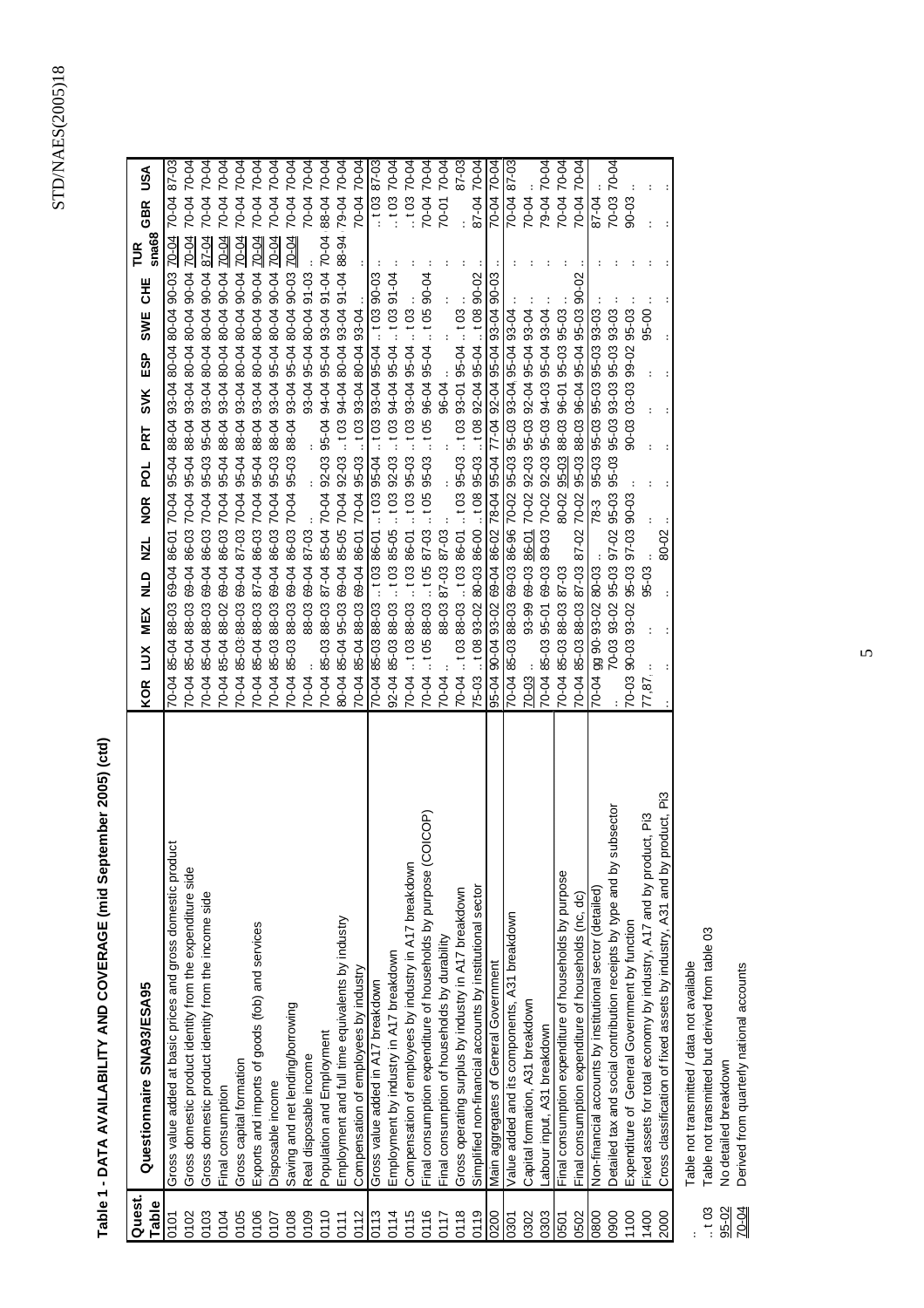It should be acknowledged that improvements have been achieved in terms of completeness, timeliness and, to a certain extent, in length of times series. Nevertheless, there is still a significant lack of data for the tables 0119, 0800, 1400 and 2000. It should be stressed that these data are of great interest to OECD economists. It is clear from the table that European countries are generally better at supplying the data quickly to the OECD.

# *3 Dissemination of data*

- 6. Annual national accounts of OECD countries are published in two separate volumes:
- a. Volume 1 "Main aggregates" provides the main aggregates of national accounts: GDP by expenditure, GDP by output, GDP by income, disposable income, saving and net lending, population and employment. It also includes comparative tables based on exchange rates and comparative tables based on purchasing power parities (PPPs), expressed in US dollars and indices. The content of Volume 1 corresponds to tables 0101 to 0112 of the national accounts questionnaire. It is available in paper and CD-ROM versions in January of each year. The latest edition, January 2005, covers the period 1992- 2003. An electronic version is updated each quarter (first week of April, July and October) and is available free of charge on the Internet.

# **CONTENTS of National Accounts of OECD Countries, Volume 1**  The paper publication is divided in the following four parts: **1. Main aggregates Table 1**. Gross domestic product: expenditure approach, current prices and 2000 prices. **Table 2**. Gross domestic product: output approach, current prices and 2000 prices. **Table 3**. Gross domestic product: income approach. **Table 4**. Disposable income, saving and net lending.  **Table 5**. Population and employment in persons, national concept. **Table 6**. Employment in persons and in full-time equivalents by industry, domestic concept. **2. Comparative tables based on exchange rates - Gross domestic product** – US dollars and indices **- Household final consumption expenditure** – US dollars and indices **3. Comparative tables based on PPPs (purchasing power parities)**. **- Gross domestic product** – US dollars and indices **- Household final consumption expenditure** – US dollars and indices

- **4. Exchange rates, PPPs (Purchasing power parities), Population**
- b. Volume 2 "Detailed tables" provides, in addition to the main aggregates, the following subjects: value added, compensation, net taxes on production and imports, gross operating surplus, gross fixed capital formation and employment by industry; detailed final consumption expenditures (current and constant prices), simplified accounts for three main sectors (general government, corporations and households and non-profit institutions serving households). The content of Volume 2 corresponds to tables 0101 to 0119, 0200, 0301 to 0303, 0501 and 0502. It is available in paper and CD-ROM versions in July of each year. The latest edition, July 2005, covers the period 1992-2003 and includes provisional data for 2004. The CD-ROM covers, in addition, detailed non-financial accounts by institutional sectors (corresponding to table 0800 of the questionnaire): non-financial corporations, financial corporations,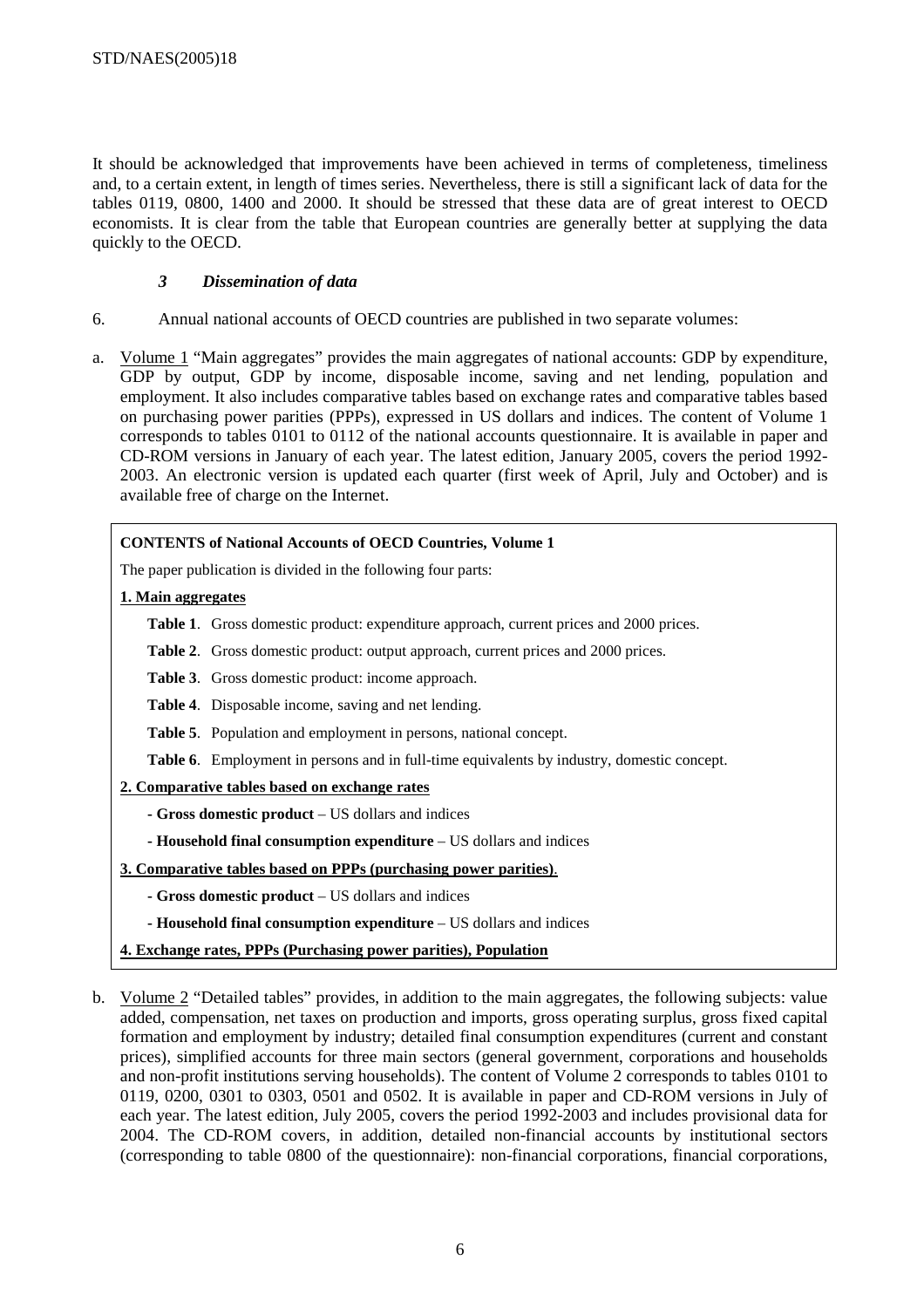general government, central government, state government, local government, social security funds, households and non-profit institutions serving households and the rest of the world.

| <b>CONTENTS of National Accounts of OECD Countries, Volume 2</b>                                                                                                                                                                     |  |  |  |  |  |  |  |  |  |  |
|--------------------------------------------------------------------------------------------------------------------------------------------------------------------------------------------------------------------------------------|--|--|--|--|--|--|--|--|--|--|
| This paper publication is divided in the following 12 tables:                                                                                                                                                                        |  |  |  |  |  |  |  |  |  |  |
| <b>Detailed tables</b>                                                                                                                                                                                                               |  |  |  |  |  |  |  |  |  |  |
| Table 1. Gross domestic product: expenditure approach, current prices and 2000 prices.                                                                                                                                               |  |  |  |  |  |  |  |  |  |  |
| Table 2. Gross domestic product: output approach, current prices and 2000 prices.                                                                                                                                                    |  |  |  |  |  |  |  |  |  |  |
| Table 3. Gross domestic product: income approach.                                                                                                                                                                                    |  |  |  |  |  |  |  |  |  |  |
| Table 4. Disposable income, saving and net lending.                                                                                                                                                                                  |  |  |  |  |  |  |  |  |  |  |
| Table 5. Population and employment in persons, national concept.                                                                                                                                                                     |  |  |  |  |  |  |  |  |  |  |
| Table 6. Employment in persons and in full-time equivalents by industry, domestic concept.                                                                                                                                           |  |  |  |  |  |  |  |  |  |  |
| Table 7. Gross value added at basic prices by industry, in 31 industries, current prices and 2000<br>prices.                                                                                                                         |  |  |  |  |  |  |  |  |  |  |
| Table 8. Components of value added by industry, in 31 industries:<br>- Compensation of employees,<br>- Wages and salaries,<br>- Gross operating surplus and gross mixed income,<br>- Other taxes less other subsidies on production. |  |  |  |  |  |  |  |  |  |  |
| Table 9a. Employment by industry, in 31 industries, in persons.                                                                                                                                                                      |  |  |  |  |  |  |  |  |  |  |
| Table 9b. Employment by industry, in 31 industries, in full-time equivalents.                                                                                                                                                        |  |  |  |  |  |  |  |  |  |  |
| Table 10. Gross fixed capital formation by industry, in 31 industries, current and 2000 prices.                                                                                                                                      |  |  |  |  |  |  |  |  |  |  |
| Table 11. Final consumption expenditure of households, current and 2000 prices.                                                                                                                                                      |  |  |  |  |  |  |  |  |  |  |
| Table 12. Simplified general government accounts.                                                                                                                                                                                    |  |  |  |  |  |  |  |  |  |  |
| Table 13. Simplified accounts for households and NIPSH and for corporations.                                                                                                                                                         |  |  |  |  |  |  |  |  |  |  |
| Supplementary tables: Non-financial accounts by institutional sectors.                                                                                                                                                               |  |  |  |  |  |  |  |  |  |  |
| - Available only on CD-ROM.                                                                                                                                                                                                          |  |  |  |  |  |  |  |  |  |  |
| Table S11.<br>Accounts for non-financial corporations.                                                                                                                                                                               |  |  |  |  |  |  |  |  |  |  |
| Table S12.<br>Accounts for financial corporations.                                                                                                                                                                                   |  |  |  |  |  |  |  |  |  |  |
| Table S13.<br>Accounts for general government.                                                                                                                                                                                       |  |  |  |  |  |  |  |  |  |  |
| Table S1311. Accounts for central government.                                                                                                                                                                                        |  |  |  |  |  |  |  |  |  |  |
| Table S1312. Accounts for state government.                                                                                                                                                                                          |  |  |  |  |  |  |  |  |  |  |
| Accounts for local government.<br><b>Table S1313.</b>                                                                                                                                                                                |  |  |  |  |  |  |  |  |  |  |
| Table S1314. Accounts for social security funds.                                                                                                                                                                                     |  |  |  |  |  |  |  |  |  |  |
| <b>Table S14-S15.</b><br>Accounts for households and non-profit institutions serving households.                                                                                                                                     |  |  |  |  |  |  |  |  |  |  |
| Table S14.<br><b>Accounts for households.</b>                                                                                                                                                                                        |  |  |  |  |  |  |  |  |  |  |
| Table S15.<br>Accounts for non-profit institutions serving households.                                                                                                                                                               |  |  |  |  |  |  |  |  |  |  |
| Table S2.<br>Accounts for the rest of the world (external transactions accounts).                                                                                                                                                    |  |  |  |  |  |  |  |  |  |  |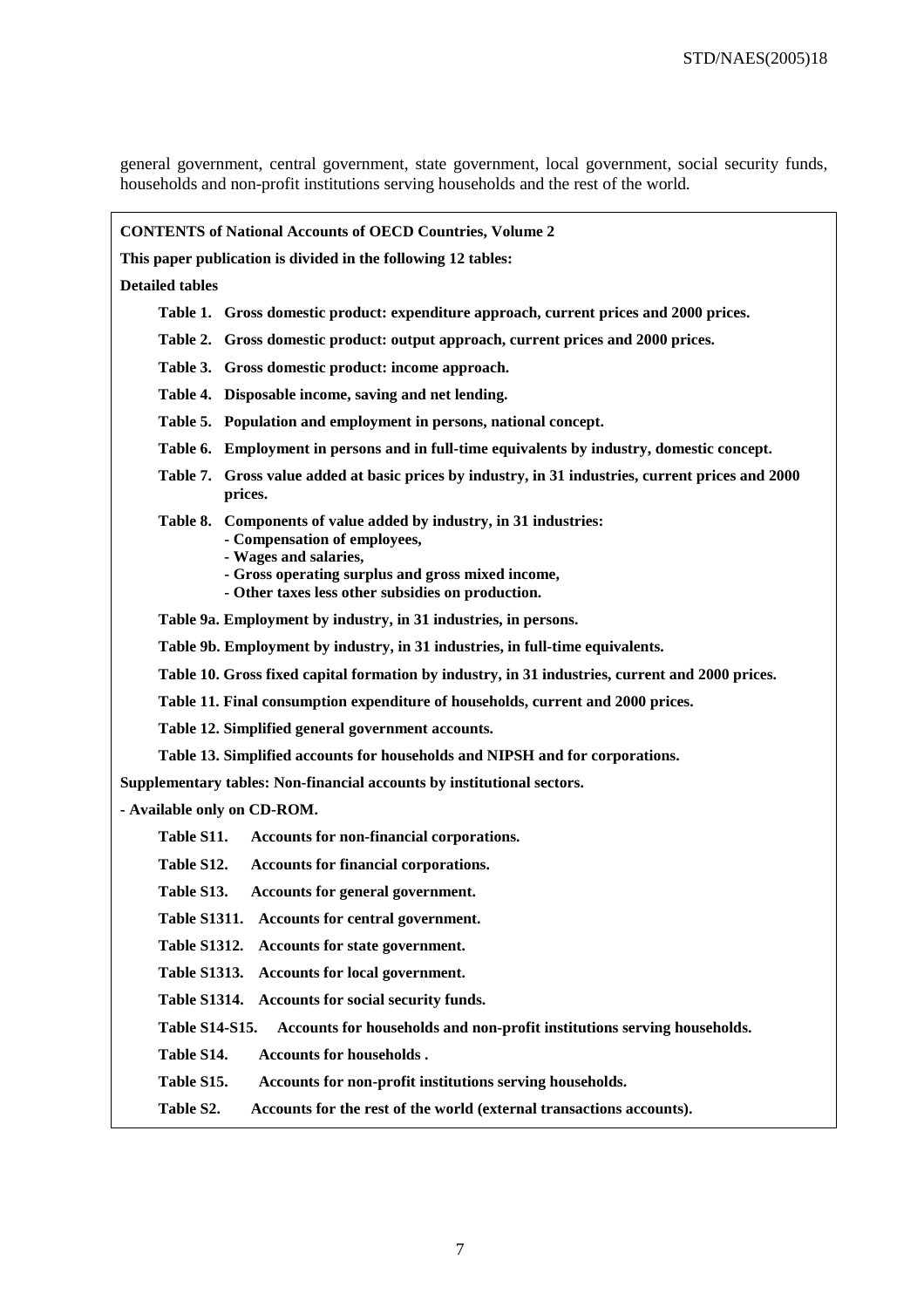# **II. New features of the joint OECD-Eurostat national accounts questionnaire**

7. Following the implementation of SNA93/ESA95, the OECD and Eurostat developed, in 1999, a common questionnaire for quarterly and annual national accounts. After three years of experience a review of the questionnaire began in 2002 which has led to a revision. The general principles underlying the revision are harmonisation concerning both the concepts used in different tables and the coherence between different tables. It was also necessary to simplify as much as possible the structure of the questionnaire by merging tables referring to the same aggregates and by reducing the total number of tables to be transmitted. The numbering of the tables will be reconsidered at the end of the review exercise.

8. The purpose of this note is to inform Member countries of the proposed revisions of the questionnaire. The current situation and proposed changes are shown in the following tables (table 2 and table 3). The bulk of the proposed revisions to the tables can be divided into the following headings: reorganisation, suppression and extension.

# *1 Reorganisation of tables*

- 9. Several of the tables 0101-0112 are merged:
- − Tables 0104, 0105 and 0106 are integrated in table 0102. There is a new breakdown of GFCF by fixed non-financial assets AN\_F6 (instead of products Pi6) as follow:
	- AN1114 Cultivated assets
	- AN11132 Other machinery and equipment
	- AN11131 Transport equipment
	- AN1111 Dwellings
	- AN1112 Other buildings and structures
	- AN112 Intangible fixed assets

The existing Pi6 breakdown is:

- Pi61 Products of agriculture, forestry, fisheries and aquaculture
- Pi<sub>62</sub> Metal products and machinery
- Pi63 Transport equipment
- Pi<sub>64</sub> Housing
- Pi65 Other constructions
- Pi66 Other products
- − Table 0108 is merged with table 0107.
- Table 0112 is integrated in table 0103.

# *2 Suppression and reduction of tables*

- Tables 0113 to 0116 and 0118, which are reduced versions of current tables 3 and 5, are dropped.
- − Table 0111 and 0303: Full time equivalent is dropped, only number of persons and number of hours worked are maintained.
- − Table 0119 is dropped (but may be continued for a transition period).
- Table 0800: the number of detailed transactions has been reduced from about 200 to 130. Namely, some details at the three digit level have been dropped. Moreover, the number of sectors has been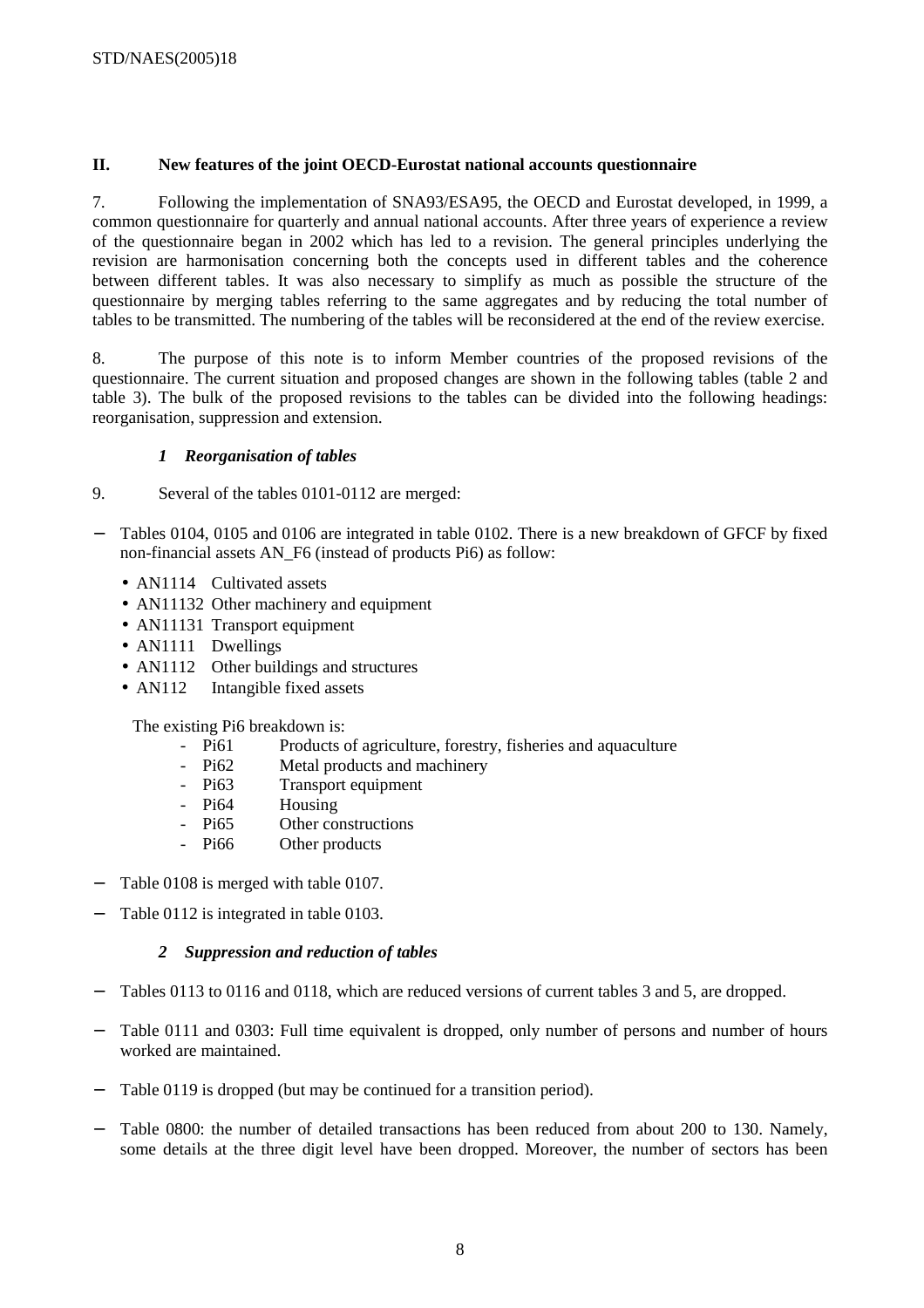changed: sub-divisions of sector S13 (general government) have been dropped since table 0200 "Main aggregates of general government" has been extended to the sub-sectors of general government (see below).

There are some changes with respect to the May 2004 proposal presented last year:

• Operating surplus shall be reported including mixed income; the latter shall be specified as an 'of which' transaction

B.2g\_B.3g Gross operating surplus plus gross mixed income

B.3g - (of which) Gross mixed income

This concept avoids any ambiguity concerning the contents of cells reported.

- D.41 is net of FISIM. For users demanding information on total interest a memorandum item TINT Total interest (including FISIM) is introduced to the Allocation of primary income account.
- A new transaction is requested which records investment grants of EU institutions to general Government (D.92fromS212toS13). This information is necessary for the compilation of consolidated European Union accounts.
- A number of transactions for general government, D.41, D.75, D.92 and D.99, shall be reported based on figures, consolidated both within each sub-sector of S13 and among these sub-sectors. A corresponding footnote has been added to the template.
- The transaction D.73 "transfers within general government" is, due to the provision of consolidated data, no longer useful and has been dropped.

The new table 0800 is attached in annex 1.

Table 1400, which is redundant with the extension of table 2000, is dropped.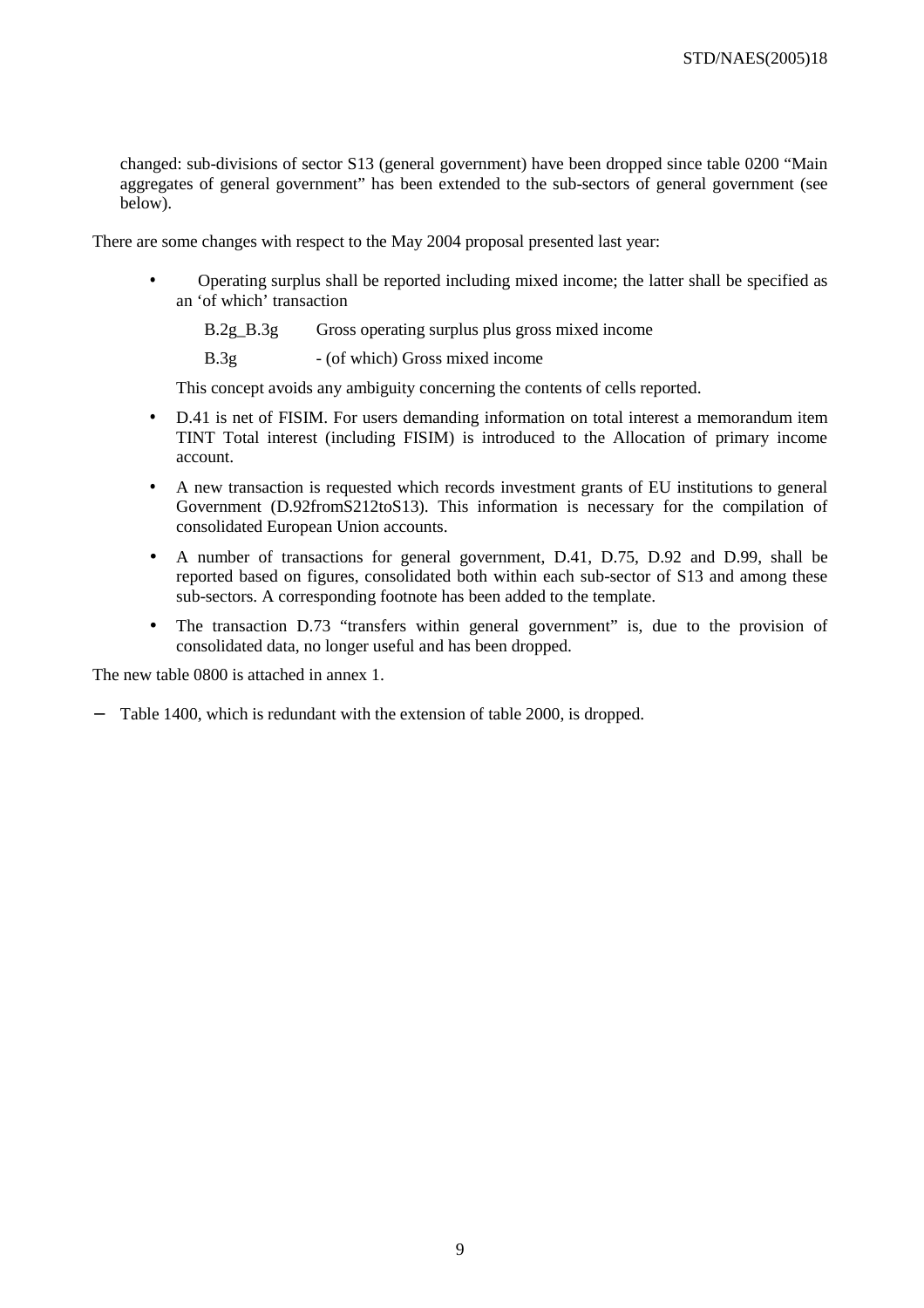Table 2

## Correspondence table

#### Questionnaire ESA 95 **Annual tables Current version**

#### Questionnaire ESA 95 **Annual tables New proposal - November 2004**

 $\frac{Table}{0101}$ Title Table Title ross value added at basic prices and gross domestic product at  $\frac{1}{0101}$ Gross value added at basic prices and gross domestic product at market prices narket prices "nim Gross domestic product (expenditure side) waniscus dinestic product (expenditure side);<br>Gross domestic product (expenditure side);<br>final consumption breakdown, gross capital formation breakdown, mm exports and imports of goods and services<br>Gross domestic product (income side);  $r_{0103}$ 0103 compensation of employees breakdown  $\begin{array}{r} 0104 \\ 0106 \\ 0106 \\ 0100 \\ 0100 \\ 0111 \\ 0111 \\ 0112 \\ 0113 \\ 0114 \\ 0113 \\ \end{array}$ Final consumption<br>Gross capital formation Exports and imports of goods (fob) and services<br>Disposable income 0107 Disposable income, saving and net lending/borrowing  $\overline{\phantom{0}}$ Saving and net lending/borrowing Real disposable income<br>Population and Employment .<br>Real disposable income<br>Population and Employment ning  $0110$ Employment and full-time equivalents by industry<br>Compensation of employees by industry<br>Gross value added in A17 breakdown  $-0111$ Employment by industry ...........<br>!ropped dropped Cross value added in A17 breakdown<br>
Employment by industry in A17 breakdown<br>
Compensation of employees by industry in A17 breakdown<br>
Compensation of employees by industry in A17 breakdown<br>
Final consumption expenditure of tropped  $\frac{6115}{0116}$ dropped dropped<br>Final consumption expenditure of households by durability  $0117$  $\frac{1116}{6118}$ dropped dropped<br>Exports of goods (fob) and services by Member States of the  $70120$  $\frac{1}{0120}$ countries EU/third countrie ports of goods (fob) and services by Member States of the  $r$ <sub>0121</sub> Imports of goods (fob) and services by Member States of the EU/third  $\overline{0121}$ EU/third countries countries EU/third countries<br>Main aggregates of General Government<br>Output and its components<br>Capital formation  $\begin{array}{r}\n 0200 \\
 \hline\n 0301 \\
 \hline\n 0302\n \end{array}$ Main aggregates of General Government<br>Value added and its components<br>Capital formation  $\overline{nn}$ Labour input<br>Exports of goods (fob) and services by Member States of the EU/third abour input 0303 0303  $-0401$ countries mano<br>Titolo Imports of goods (fob) and services by Member States of the EU/third countries  $-0501$ .<br>Final consumption expenditure of households by purpose.<br>Final consumption expenditure of households .<br>Final consumption expenditure of households by purpose<br>Final consumption expenditure of households  $n501$ Financial accounts by sector (transactions), consolidated<br>Other changes in volumes accounts, consolidated 0601 Financial accounts by sector (transactions), consolidated 0610  $\frac{0611}{0611}$  $-0602$ Financial accounts by sector (transactions), non-consolidated Revaluation accounts, consolidated .<br>Financial accounts by sector (transactions), non-consolidated<br>Other changes in volumes accounts, non-consolidated  $\frac{0620}{0621}$ 0603 Additional table - Revaluation account (abstract), consolidated 0604 Additional table - Revaluation account (abstract), non-consolidated Environmental counts and consolidated<br>Financial accounts by sector (transactions) including counterpart<br>information, non-consolidated 0622 ........<br>0625  $\overline{0710}$  $\overline{0701}$ Balance sheets for financial assets and liabilities (stocks), Balance sheets for financial assets and liabilities (stocks), .unance snee<br>:onsolidated consolidated  $\overline{0720}$ 0702 Balance sheets for financial assets and liabilities (stocks), nonconsolidated<br>Balance sheets for financial assets and liabilities (stocks) including consolidated .......<br>0725 counterpart information, non-consolidated<br>Non-financial accounts by institutional sector (detailed)<br>Detailed tax and social contribution receipts by type of tax or social  $\frac{0800}{0900}$ Non-financial accounts by institutional sector<br>Detailed tax and social contribution receipts by type of tax or social  $\frac{0800}{0900}$ Contribution and by receiving subsector<br>Tables by industry, A6 and by region (NUTS II)<br>Expenditure of General Government by function - General contribution and by receiving subsector<br>Tables by industry, A17 and by region (NUTS II)  $1000$  $\frac{1000}{1101}$ 1100 Expenditure of General Government by function overnment Expenditure of General Government by function - Sub-sectors  $110.$ 1200 Tables by industry, A3 and by region (NUTS III)<br>1300 Households accounts by region (NUTS II)<br>1400 Fixed assets for total economy by industry, A17 1200<br>1300 Tables by industry, A6 and by region (NUTS III)<br>Households accounts by region (NUTS II) Fixed assets for total economy by industry, A17 and by product, Pi3  $1500$ Supply table at basic prices, including a transformation into 1500 Supply table at basic prices, including a transformation into purphy rate at users prices, metallity a manusulmation line<br>purchasers' prices, n = 60, m = 60<br>Use table at purchasers' prices, n = 60, m = 60<br>Symmetric input-output table at basic prices (product by product), suppry same a state pinces, including a maniformation line<br>purchasers' prices, n = 60, m = 60<br>Use table at purchasers' prices, n = 60, m = 60<br>Symmetric input-output table at basic prices (product by product),  $\frac{1600}{1700}$ 1600<br>1700  $= 60$  five yearly  $= 60$ , five yearly 1800 Symmetric input-output table for domestic output (product by product)  $1800$ Symmetric input-output table for domestic output (product by product),<br>n = 60, five yearly  $n = 60$ , five yearly  $1900$ Symmetric input-output table for imports (product by product), m = 60 1900 Symmetric input-output table for imports (product by product), m = five yearly<br>Cross-classification of fixed assets by industry, A31 and by product,<br>Cross-classification of fixed assets by industry, A31 and by product, .<br>Cross-classification of fixed assets by industry, A17 (A60 voluntary).<br>Cross-classification of fixed assets by industry, A17 (A60 voluntary).  $\overline{2000}$ 2000 Pi3, five yearly<br>Cross-classification of production account by industry, A60 and by<br>Cross-classification of production account by industry, A60 and by and by asset AN\_F6\*, yearly  $\overline{2100}$ dropped sector, five yearly Source, no young<br>Cross-classification of gross fixed capital formation by industry, A31<br>and by product, P60, five yearly  $\overline{2200}$  $\frac{1}{2200}$ Cross-classification of gross fixed capital formation by industry, A17<br>(A60 voluntary) and by asset, AN\_F6\*, yearly 2300 rd calculations Backy GDP weights Questionnaire (detailed breakdown of expenditure)  $\frac{2400}{2600}$ 2400 GDP weights Questionnaire (detailed breakdown of expenditure) Balance sheets for non-financial assets

in grey tables not asked by OECD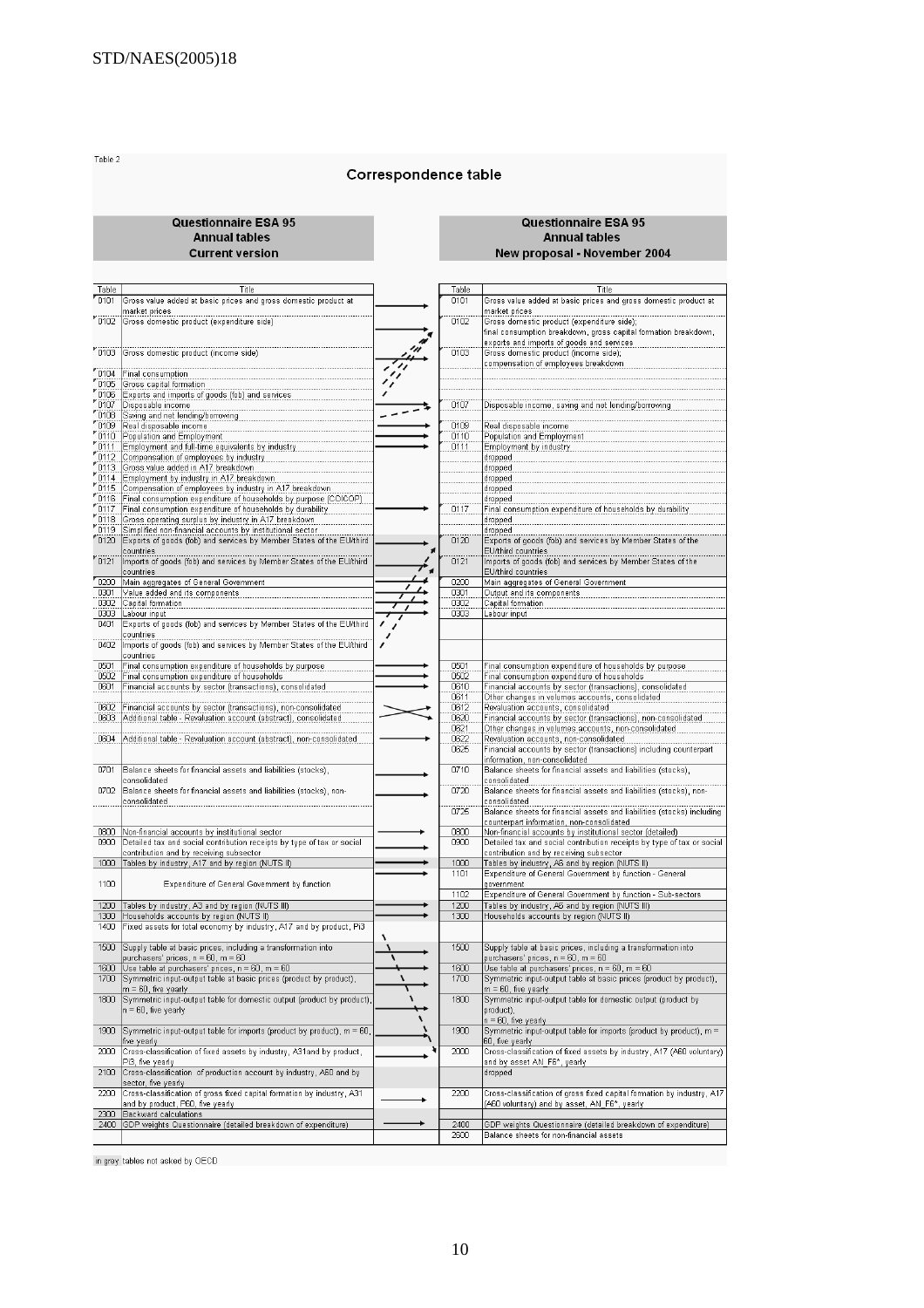Table 3

# Questionnaire ESA 95 New set of ANNUAL tables (1)<br>Proposal - November 2004

| Table          | Title                                                                                                                                     | breakdown          | CUP            | COP             |
|----------------|-------------------------------------------------------------------------------------------------------------------------------------------|--------------------|----------------|-----------------|
|                |                                                                                                                                           |                    | current prices | constant prices |
| "0101"         | Gross value added at basic prices and gross domestic product at<br>market prices                                                          | A6*                | Х              | Х               |
| "0102"         | Gross domestic product (expenditure side);<br>final consumption breakdown, gross capital formation breakdown,                             | AN_F6              | x              | x               |
| "0103"         | exports and imports of goods and services.<br>Gross domestic product (income side);                                                       |                    | χ              |                 |
|                | compensation of employees breakdown                                                                                                       |                    |                |                 |
| " 0107         | Disposable income, saving and net lending/borrowing                                                                                       |                    | χ              |                 |
| "0109"         | Real disposable income                                                                                                                    |                    |                | $(x)^{(2)}$     |
| "0110"<br>0111 | Population and Employment<br>Employment by industry                                                                                       | A6*                |                |                 |
| "0117"         | Final consumption expenditure of households by durability                                                                                 |                    | Χ              | x               |
| 0120           | Exports of goods (fob) and services by Member States of the EU/third<br>countries                                                         |                    | x              | X               |
| 0121           | Imports of goods (fob) and services by Member States of the EU/third<br>countries                                                         |                    | X              | x               |
| "0200"         | Main aggregates of General Government                                                                                                     |                    | Х              |                 |
| 0301<br>" 0302 | Output and its components                                                                                                                 | A31/A60<br>A31/A60 | х              | TRB1G, TRK1     |
|                | Capital formation                                                                                                                         | AN F6*             | x              | х               |
| "0303"         | Labour input                                                                                                                              | A31/A60            |                |                 |
|                |                                                                                                                                           | Sector             |                |                 |
| " 0501         | Final consumption expenditure of households by purpose                                                                                    | COICOP<br>groups   | χ              | Χ               |
| 0502           | Final consumption expenditure of households                                                                                               |                    | x              | x               |
|                | O610 Financial accounts by sector (transactions), consolidated                                                                            |                    | x              |                 |
| 0611           | Other changes in volume accounts, consolidated                                                                                            |                    | x              |                 |
| 0620           | 0612 Revaluation acounts, consolidated<br>Financial accounts by sector (transactions), non-consolidated                                   |                    | x              |                 |
| 0621           | Other changes in volume accounts, non-consolidated                                                                                        |                    | X<br>χ         |                 |
| 0622           | Revaluation acounts, non-consolidated                                                                                                     |                    | x              |                 |
| 0625           | Financial accounts by sector (transactions) including counterpart<br>information, non-consolidated                                        |                    | Х              |                 |
| 0710           | Balance sheets for financial assets and liabilities (stocks),<br>consolidated                                                             |                    | х              |                 |
| 0720           | Balance sheets for financial assets and liabilities (stocks), non-<br>consolidated                                                        |                    | X              |                 |
| 0725           | Balance sheets for financial assets and liabilities (stocks) including<br>counterpart information, non-consolidated                       |                    | Х              |                 |
| 0800           | Non-financial accounts by institutional sector (detailed)                                                                                 |                    | Х              |                 |
| 0900           | Detailed tax and social contribution receipts by type of tax or social<br>contribution and by receiving subsector                         |                    | X              |                 |
| 1000           | Tables by industry, A6 and by region (NUTS II)                                                                                            | A6                 | Χ              |                 |
| 1101           | Expenditure of General Government by function - General Government COFOG divisions                                                        | and groups         | X              |                 |
| 1102           | Expenditure of General Government by function                                                                                             | COFOG divisions    | Х              |                 |
| 1200           | Tables by industry, A3 and by region (NUTS III)                                                                                           | A3                 | χ              |                 |
| 1300<br>1500   | Households accounts by region (NUTS II)<br>Supply table at basic prices, including a transformation into<br>purchasers' prices, A60 x P60 | A60, P60           | Х<br>X         | $\mathsf{X}$    |
| 1600           | Use table at purchasers' prices, A60 x P60                                                                                                | A60, P60           | х              | x               |
|                | 1700 Symmetric input-output table at basic prices (product by product),<br>P60 x P60, five yearly                                         | P60, P60           | χ              |                 |
| 1800           | Symmetric input-output table for domestic output (product by product),<br>P60, five yearly                                                | P60d, P60d         | χ              |                 |
| 1900           | Symmetric input-output table for imports (product by product), m = 60,<br>five yearly                                                     | P60i, P60i         | χ              |                 |
| 2000           | Cross-classification of fixed assets by industry, A17 and by non-<br>financial fixed asset, AN F6*                                        | A17<br>AN F6*      | $(x)^{(3)}$    | $(x)^{(4)}$     |
| 2200           | Cross-classification of gross fixed capital formation by industry, A17<br>and by non-financial fixed asset, AN F6*                        | A17<br>AN F6*      | Х              | x               |
| 2400           | GDP weights Questionnaire (detailed breakdown of expenditures)                                                                            |                    | х              |                 |
| 2600           | Balance sheets for non-financial assets                                                                                                   |                    | x              |                 |

(1) including the five-yearly and biennial tables

(2) in real terms

(2) in teal terms<br>(3) current replacement costs<br>(4) constant replacement costs<br>A6\*: NACE A6 showing "manufacturing" separately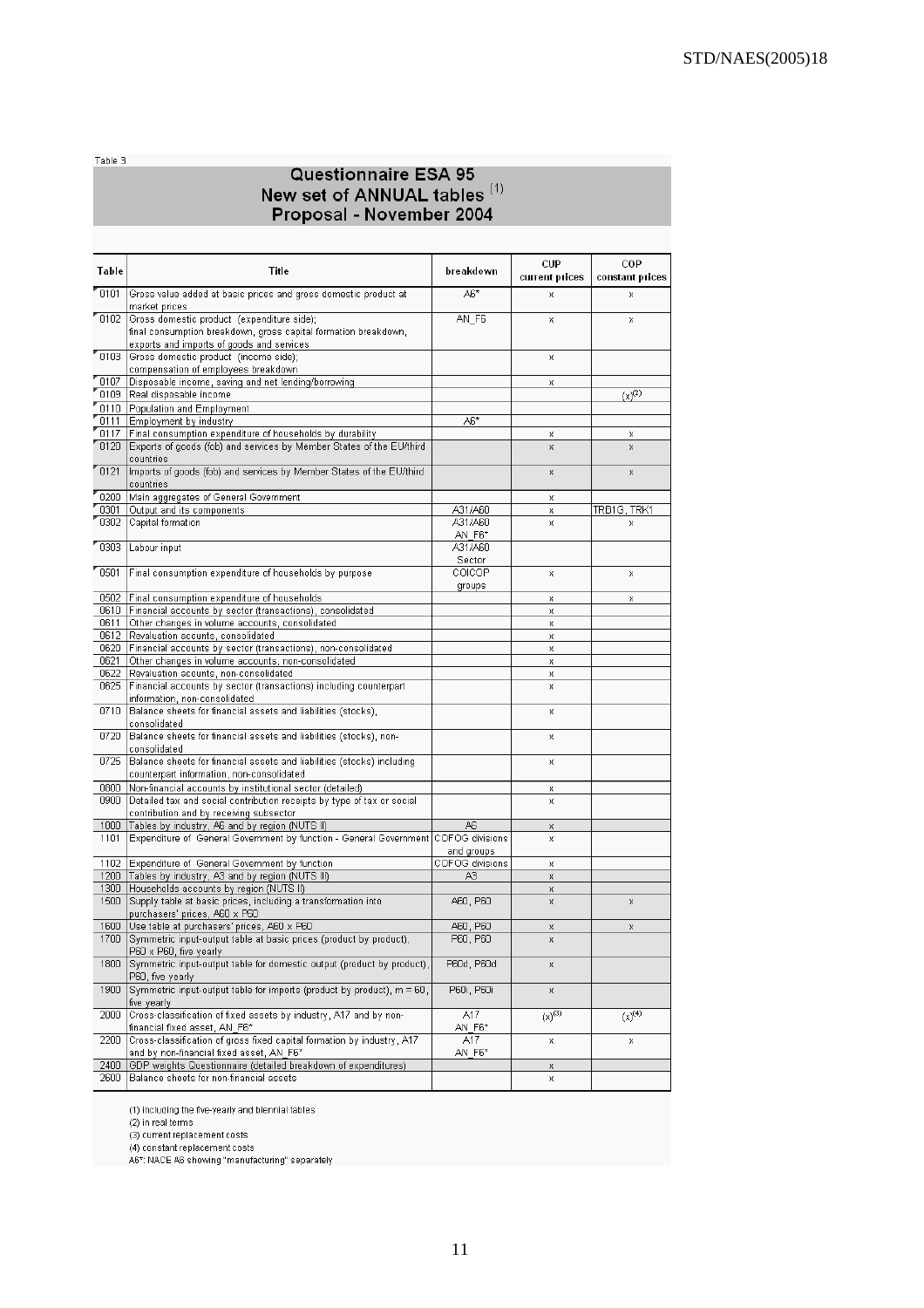# *3 Extension of tables*

- − Tables 0101, 0103, 0111: insertion of a new 'of which' item: manufacturing in A6 breakdown.
- Table 0117, replacement: 4 durability categories (durable goods, semi-durable goods, non-durable goods, services) instead of 3 existing categories (durable goods, non-durable goods, services).
- − Table 0200, new split: sub-sectors of general government (Central government, State government, Local government and Social security funds) in addition to general government.
- − Tables 0301, 0302 and 0303: A60 breakdown (ISIC Rev.3 division) instead of A31 breakdown.
- Table 0302: gross fixed capital formation in construction is added.
- Table 0303: additional employment breakdown by sector: general government and other sectors (corporations and households and NPISH).
- − Table 0501: full COICOP 3-digit for households (i.e. new details for communication and for education).
- Tables 06 and 07 "financial accounts and balance sheets for financial assets" (revisions have been covered in the OECD Working Party on financial statistics which was held on 10-11 October 2005).
- − Table 1100: new split between table 1101 General government, COFOG divisions and groups, and table 1102 Sub-sectors, COFOG division
- − Table 2000: new cross-classification of fixed assets by industry (A17 or A60) and by asset (AN\_F6 augmented instead of Pi3). AN\_F6 augmented includes a new breakdown of AN1132 "Metal products and machinery" and a new breakdown of AN112 "Intangible fixed assets" as follow:

| $- AN1114$   | Cultivated assets                       |
|--------------|-----------------------------------------|
| $- AN11132$  | Other machinery and equipment           |
| $- AN111321$ | of which: Office machinery and hardware |
| $- AN111322$ | of which: Radio, TV and communication   |
| - AN11131    | Transport equipment                     |
| - AN1111     | Dwellings                               |
| $- AN1112$   | Other buildings and structures          |
| $- AN112$    | Intangible fixed assets                 |
| $- AN1122$   | of which: Software                      |

- − Table 2200: new cross-classification of gross fixed capital formation by industry (A17 or A60) and by asset (AN\_F6 augmented instead of P60). The cross classification is the same as for table 2000 above. AN\_F6 augmented is described above for table 2000.
- New table 2600 on balance sheets for non-financial assets by sectors (attached in annex 2).

# *4 Additional OECD requirements*

10. The current OECD-Eurostat questionnaire does not meet all of the OECD's needs for capital expenditure and stock data. This is the subject of a separate paper *Additional OECD Requirements of Annual Capital Stock and Related Data* (STD/NAES(2003)24) which was presented at the meeting in 2003. But the revised questionnaire, if fully completed by Members, will satisfy most of these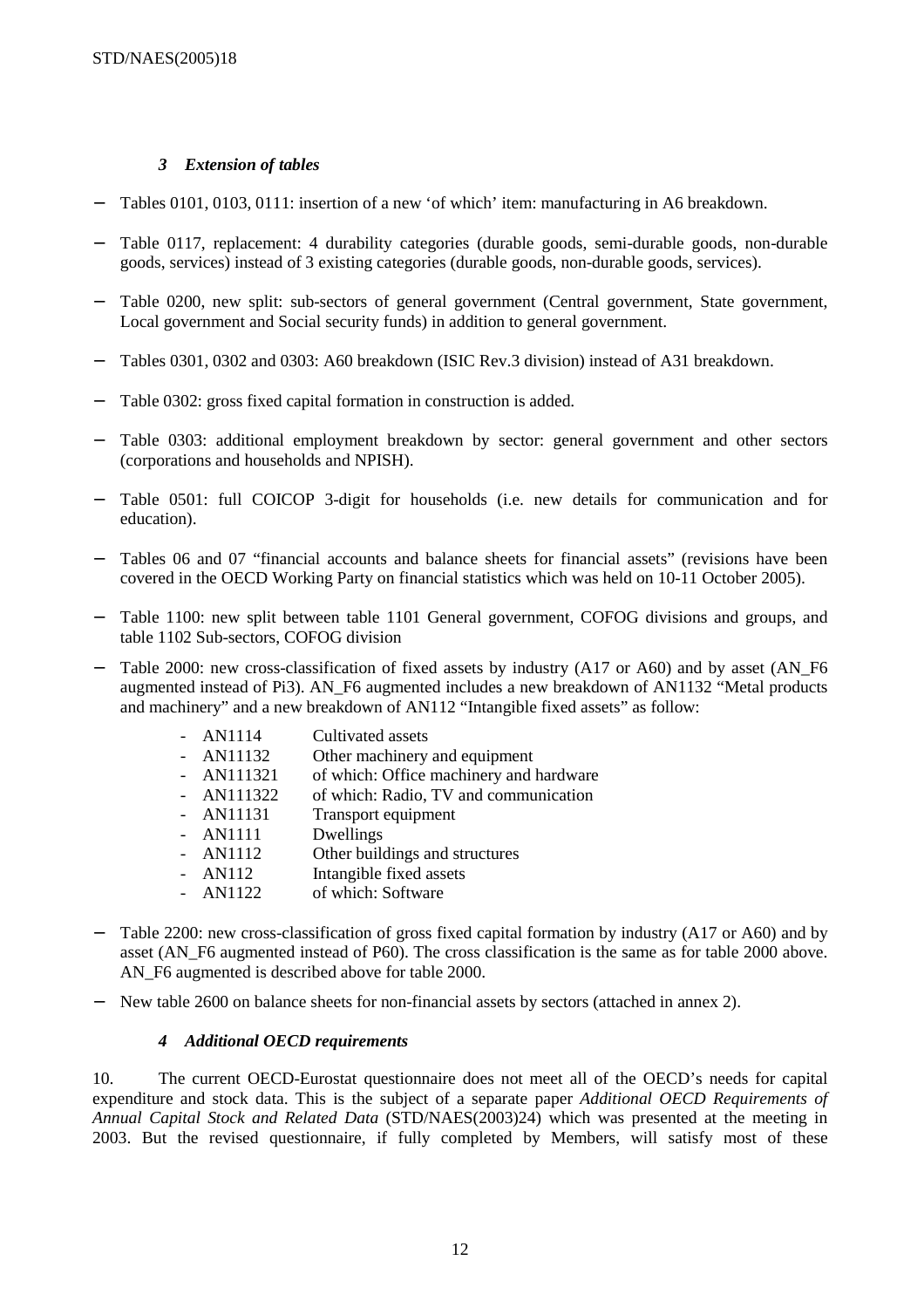requirements. To make these additional data available to users, the OECD intends to introduce a new publication focussed on capital statistics, which will include the stocks of assets as well as gross capital formation.

One of the analytical requirements described in the 2003 paper which is only partially satisfied by the revised questionnaire concerns the household saving ratio. It is widely believed that household perceptions of changes in their wealth can influence their saving. To support this type of analysis, data on changes in household wealth are needed. Therefore, in addition to tables 2000 and 2600, we would be very grateful if Member countries could provide the following data:

| AS= Change in asset, LI= Change in liability |                                           | 1997 | 1998 | 1999 | <b>2000</b> | 2001 | 2002 | 2003 | 2004 |
|----------------------------------------------|-------------------------------------------|------|------|------|-------------|------|------|------|------|
|                                              | Revaluation account (nominal holding      |      |      |      |             |      |      |      |      |
|                                              | $gains(+)/losses(-)$                      |      |      |      |             |      |      |      |      |
| <b>OFANAS</b>                                | Non financial assets                      |      |      |      |             |      |      |      |      |
| OFAN1111AS                                   | of which dwellings                        |      |      |      |             |      |      |      |      |
|                                              | of which Tangible non produced assets     |      |      |      |             |      |      |      |      |
| OFAN <sub>21</sub> A <sub>S</sub>            | (land)                                    |      |      |      |             |      |      |      |      |
|                                              | memorandum: realised capital gains on non |      |      |      |             |      |      |      |      |
| <i><b>OFANXXAS</b></i>                       | financial assets                          |      |      |      |             |      |      |      |      |
|                                              | <b>Closing balance sheet</b>              |      |      |      |             |      |      |      |      |
| <b>STANAS</b>                                | Non financial assets                      |      |      |      |             |      |      |      |      |
| STAN1111AS                                   | of which dwellings                        |      |      |      |             |      |      |      |      |
|                                              | of which Tangible non produced assets     |      |      |      |             |      |      |      |      |
| STAN21AS                                     | (land)                                    |      |      |      |             |      |      |      |      |
| <b>STMEM1AS</b>                              | memorandum: consumer durables             |      |      |      |             |      |      |      |      |
|                                              | memorandum: consumption of fixed capital  |      |      |      |             |      |      |      |      |
| STMEM2AS                                     | of consumer durables                      |      |      |      |             |      |      |      |      |

# **III. Changes to National accounts in 2005**

11. For European countries there are two main methodological improvements in 2005 to national accounts: The allocation of FISIM to user sectors/Industries and the introduction of chained volume measures.

# *1 Allocation of FISIM in the National Accounts*

12. Financial intermediation services indirectly measured (FISIM) is generated by charging or paying different rates of interest to borrowers and lenders. Until now, for most European countries FISIM has not been allocated to the user sectors/industries. This non allocation has implied that FISIM has been treated as intermediate consumption by the economy as a whole. The allocation of FISIM to all users allows FISIM to be recorded as intermediate consumption for businesses and as final consumption for households, general government and Non Profit Institution Serving Households, or as net exports. This will imply an increase to GDP, which is expected to be approximately 1.5 %.

13. Concerning the allocation of FISIM, at the middle of September 2005 the situation among OECD Member countries with regard to sending data to the OECD is:

- − Countries that have already sent allocated FISIM: Australia, Austria, Denmark, Finland, France, Germany, Ireland, Korea, Spain and the USA
- − Countries that are expected to send allocated FISIM before the end of 2005 (source Eurostat): Belgium, Greece, Hungary, Iceland, Luxembourg, Netherlands, Poland, Portugal, Slovak republic, Sweden and the United Kingdom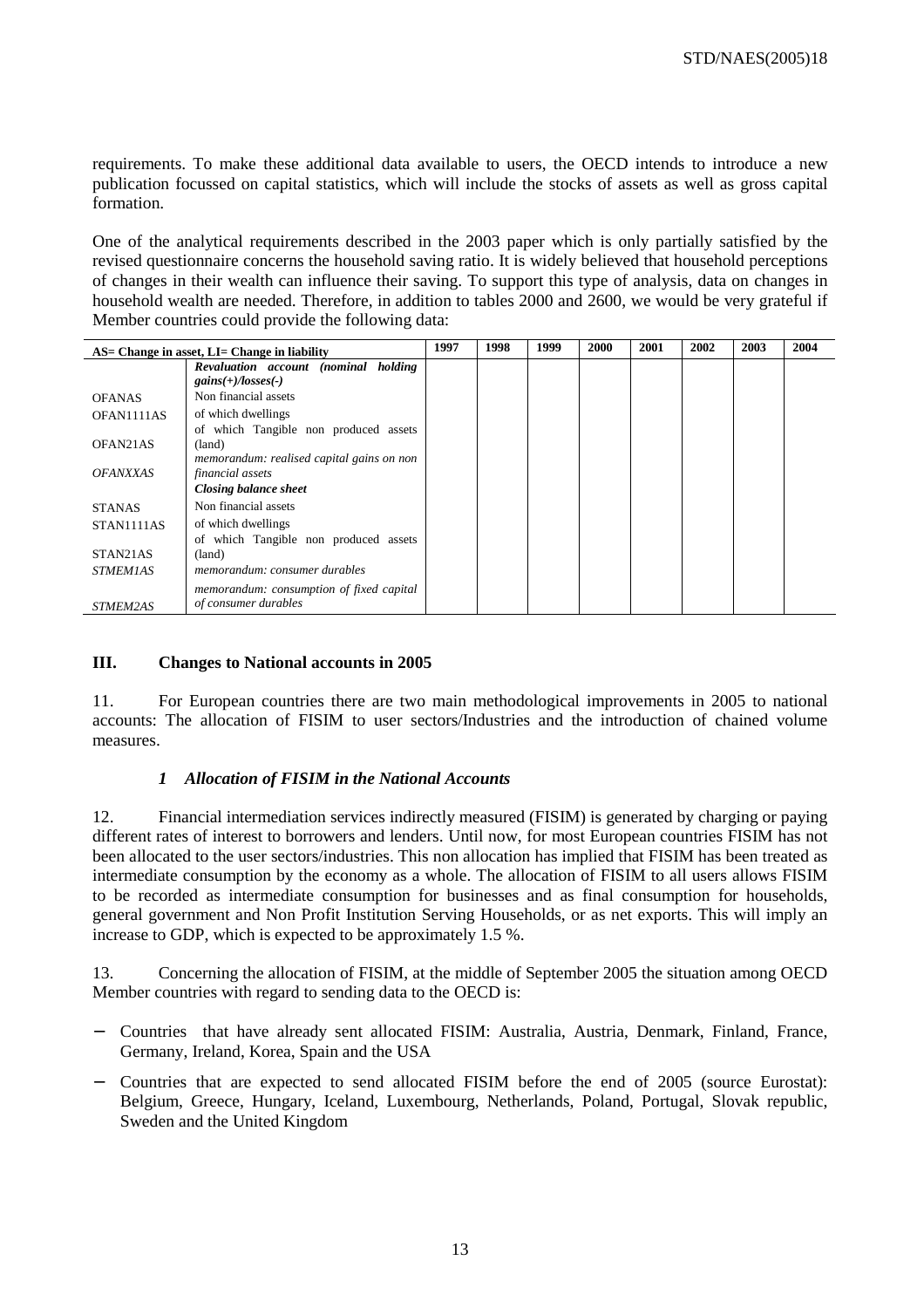- − Countries that plan to send allocated FISIM in 2006 (source Eurostat): Czech republic, Italy, Norway and Turkey
- − Countries which do not yet allocate FISIM in the data they send to the OECD: Japan, Mexico, New Zealand and Switzerland.

The Secretariat is interested to know when Japan will allocate FISIM and if Mexico, New Zealand and Switzerland have plans to supply the OECD with data in which FISIM is allocated to user sectors/industries.

Canada, which published allocated FISIM, has supplied the OECD with annual national accounts in which FISIM is unallocated, in order to be closer to the definition of most OECD Member countries. As most OECD countries are now going to provide in the near future allocated FISIM, the OECD would like to receive Canadian annual national accounts with allocated FISIM.

14. Most countries which have recently provided the OECD with allocated FISIM have sent their new sets of data for recent years only. In order to meet the demands of OECD economists for long, continuous time series and to avoid breaks in the annual accounts database, these new series have been linked to the old series and an estimation mark has been added to estimated data.

# *2 Introduction of chain linking into National Accounts*

15. Many OECD countries have started to introduce chain-link volume estimates in their national accounts, because it is recognised that they provide better estimates of economic growth, in particular in periods of structural change and rapid movement of relative prices (providing they are reasonably monotonic). In the European Union the implementation of chain-linking will be compulsory. Chain-linking has been used in Australia, Canada, New-Zealand, the USA for quite a few years and more recently in Japan.

The basic idea of chain-linking is to construct period-to-period volume indexes (usually Laspeyres or Fisher) and then link them together. Standard index theory does not cater for variables than can take positive, negative, or zero values. So there is the question of what to do for variables such as the trade balance and changes in inventories.

16. Chain-linked estimates of variables that can take positive or negative values should not be derived directly – but they can be derived by subtracting one chain-linked series from another. Chainlinked series are non-additive and so it is evident that this is an imperfect method, since by construction an additive relationship is produced. It follows that the series to be differenced should be as closely aligned (in terms of price and volume composition) with the subject series as possible. This suggests that a good way of deriving chain-linked volume estimates of the trade balance is by differencing chain-linked exports and chain-linked imports, and a good way of deriving chain-linked volume estimates of changes in inventories is by differencing chain-linked closing inventories and chain-linked opening inventories.

Countries deriving their chain-linked volume estimates of changes in inventories in the above way include the US, Australia, UK, the Netherlands and New Zealand. Another way of doing it is by differencing chain-linked gross capital formation (GCF) and chain-linked gross **fixed** capital formation (GFCF). For the five countries mentioned, comparisons between their published estimates and estimates derived as chainlinked GCF less chain-linked GFCF generally show substantial differences, which tend to get larger the further they are from the reference period. Therefore, this is not a preferred method.

France has adopted a different approach, it uses the contribution to GDP growth of changes in inventories to estimate chain-linked changes in inventories.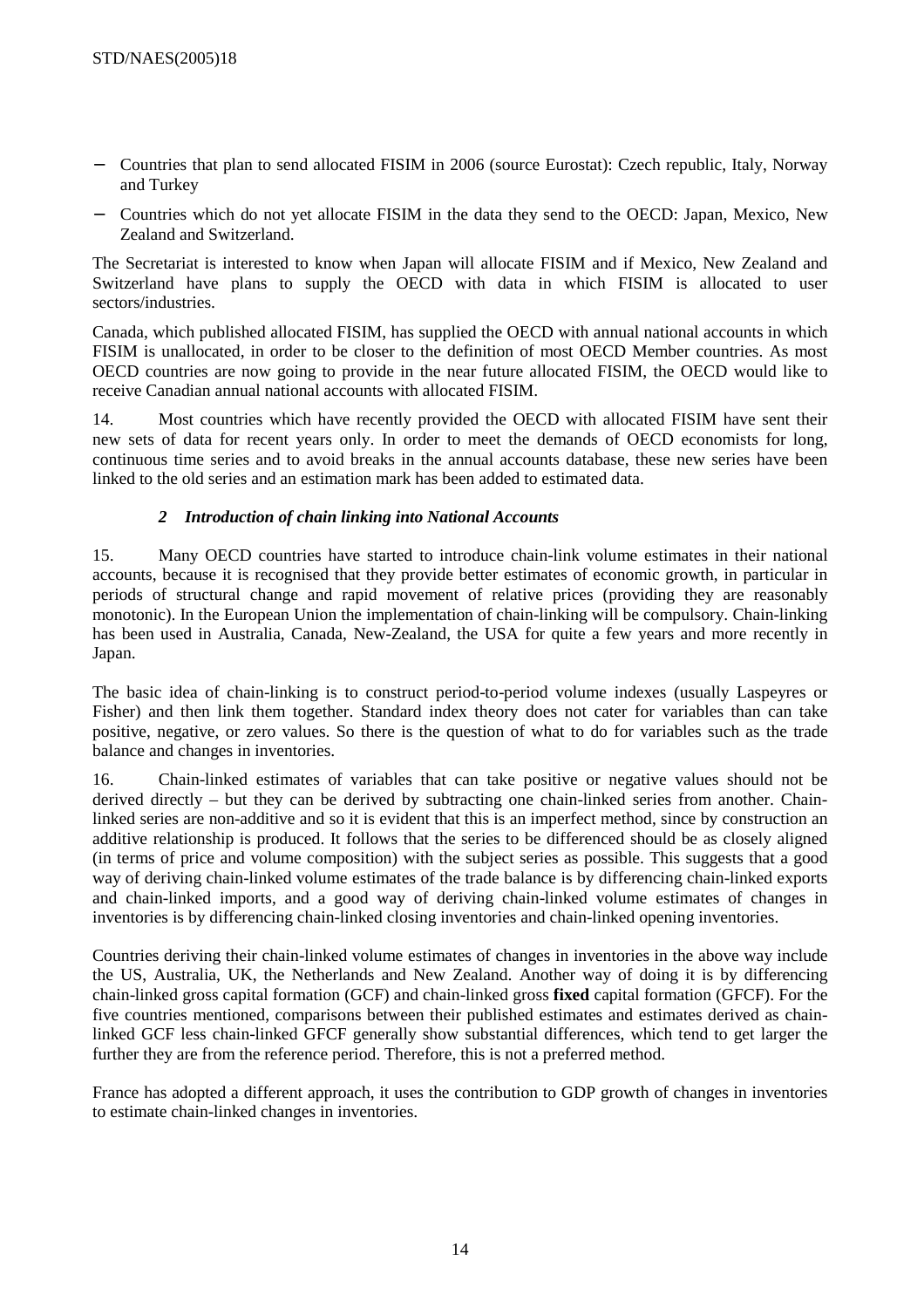17. The approach described above for the estimation of chain-linked trade balance (as the difference between chain-linked exports and imports) is already used by most countries which produce chain-linked national accounts. For those countries with chain-linked national accounts which have not provided chainlinked estimates of the trade balance or which have provided them directly chain-linked, the Secretariat has derived estimates as the difference between chain-linked exports and chain-linked imports.

18. For countries with chain-linked national accounts which do not provide chain-linked estimates of changes in inventories, the OECD will not derive estimates.

For countries that provide chain-linked estimates of changes in inventories, the OECD will publish them unless it determines that they are being derived by directly chain-linking the changes. In that case the OECD will not publish these estimates.

In order to identify which methods are used by countries to estimate chain-linked changes in inventories an inquiry will be made in 2006. The results will be presented at the October 2006 national accounts working group meeting.

19. OECD's economic surveys systematically use the contribution to GDP change of changes inventories and the contribution to GDP change of net exports. As these figures are increasingly difficult, in particular for quarterly national accounts, to re-compile using the new chain-linked series because of their non additivity, the OECD envisages to collect these data directly from countries.

# **Recommendations**

- **A special effort should be made to supply the following tables;** 
	- o **institutional sectors (current 0119 and 0800),**
	- o **fixed assets by industry and by product (2000),**
	- o **gross fixed capital formation (2200), and**
	- o **balance sheets for non-financial assets by institutional sectors (new 2600).**
- **Data should be transmitted to the OECD on the day the data are released by the Member country.**
- **European Member countries are asked to send the ESA95 questionnaire tables to both OECD and Eurostat at the same time using the same Email, with two different addresses, one for Eurostat, the other for OECD (sna.contact@oecd.org).**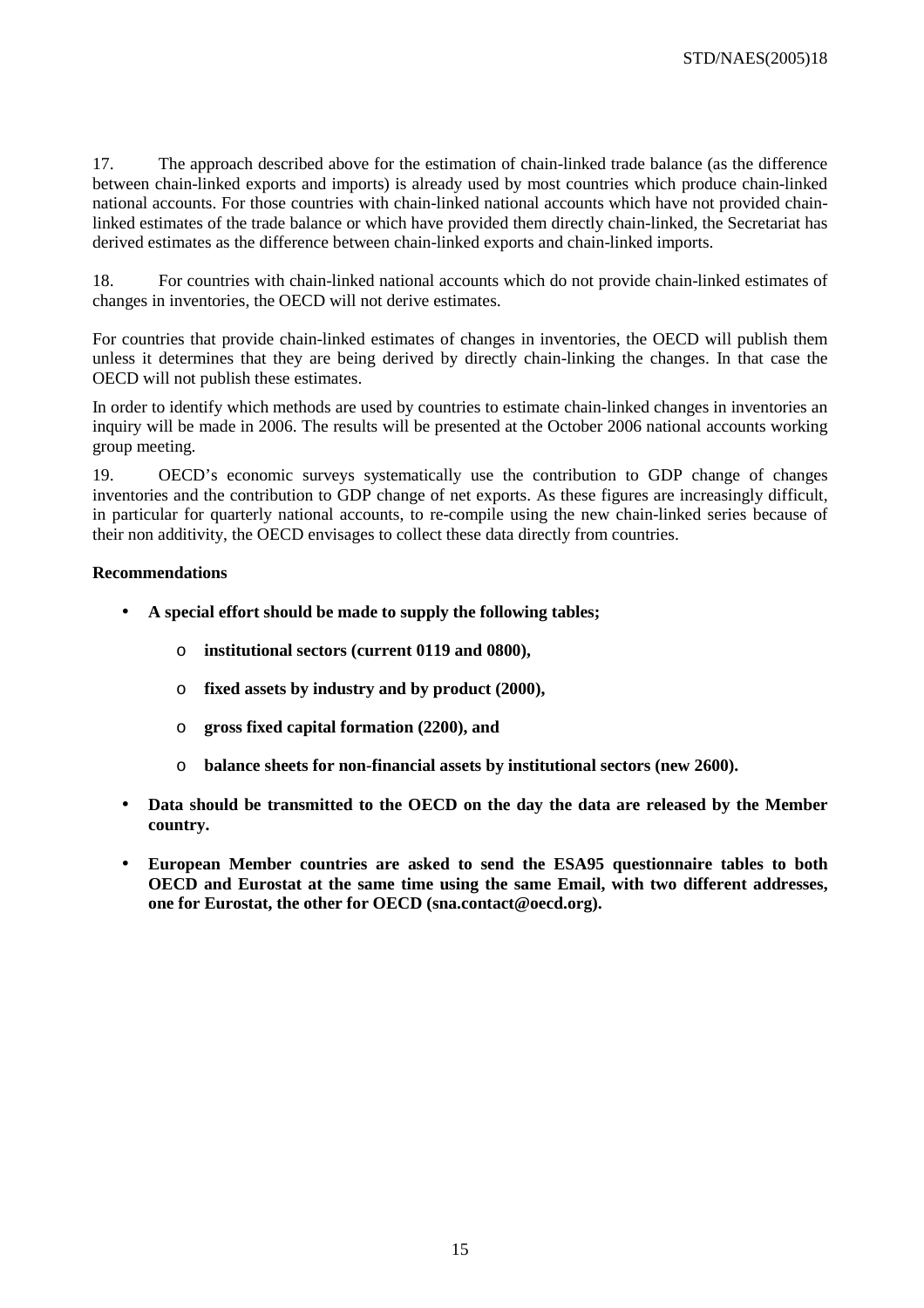# ANNEX  $1 -$ table 0800 A

|                      | Table 0800 - Non-financial accounts by institutional sector                                                         |                                                    |                                                    |                                          |                                                |                                                                 |                                          |                                           |                                    |                                          |                                           |                                           |                                                |                                    |                                          |                                                              |
|----------------------|---------------------------------------------------------------------------------------------------------------------|----------------------------------------------------|----------------------------------------------------|------------------------------------------|------------------------------------------------|-----------------------------------------------------------------|------------------------------------------|-------------------------------------------|------------------------------------|------------------------------------------|-------------------------------------------|-------------------------------------------|------------------------------------------------|------------------------------------|------------------------------------------|--------------------------------------------------------------|
|                      | Transactions and Balancing items                                                                                    |                                                    |                                                    |                                          |                                                |                                                                 |                                          |                                           | Sectors                            |                                          |                                           |                                           |                                                |                                    |                                          |                                                              |
|                      | I Production account/External account of goods                                                                      | S.1                                                | <b>S.11</b>                                        | <b>S.12</b>                              | S.13                                           | S.14/S.15                                                       | S.14                                     | <b>S.15</b>                               | S.1N                               | $\$2$                                    | S.21                                      | \$211                                     | S.2111                                         | S.2112                             | S212                                     | S.22                                                         |
|                      | and services                                                                                                        | ratal Economy                                      | Non-financial<br>corporations                      | Financial<br>corporations                | General gover                                  | $+ 000 +$<br>ę<br>g<br>Houzeholds +<br>proft institpe<br>hholds | Household                                | Non-profit instit.<br>servg. Modds        | Not sectorized                     | Rest<br>of the world                     | European Union                            | Member States<br>of the EU                | Members of the<br>Monebary Union               | Non-memb. of the<br>Monetary Union | Institutions<br>of the EU                | gus<br>Third courtries are<br>international<br>organisations |
| Code<br>P.1          | Resources<br>Output                                                                                                 | $\mathbb X$                                        | $\boldsymbol{\times}$                              | $\mathsf{x}$                             | $\mathbf x$                                    | $\times$                                                        | $\times$                                 | $\times$                                  |                                    |                                          |                                           |                                           |                                                |                                    |                                          |                                                              |
| P.11<br>P.12<br>P.13 | - Market Output<br>- Output for own final use<br>- Other non-market output                                          | ×<br>$\mathbbm{X}$<br>$\mathbf{x}$                 | $\boldsymbol{\chi}$<br>$\mathbf{x}$                | $\boldsymbol{\chi}$<br>$\mathbf{x}$      | $\boldsymbol{\times}$<br>$\boldsymbol{\times}$ | $\boldsymbol{\times}$<br>$\mathbf x$                            | $\boldsymbol{\times}$<br>x               | x<br>$\mathbbm{X}$<br>×                   |                                    |                                          |                                           |                                           |                                                |                                    |                                          |                                                              |
| P.7<br>P.71          | Imports of goods and services<br>- Inports of goods                                                                 |                                                    |                                                    |                                          |                                                |                                                                 |                                          |                                           |                                    | ×<br>$\mathbf x$                         | $\mathbf x$                               | $\mathbf{x}$                              | $\boldsymbol{\times}$                          | ×<br>$\mathbf{x}$                  | $\mathbf x$                              | ×<br>$\mathbf x$                                             |
| P.72                 | - Inports of services                                                                                               |                                                    |                                                    |                                          |                                                |                                                                 |                                          |                                           |                                    |                                          |                                           |                                           |                                                |                                    |                                          | $\mathbf{x}$                                                 |
| R1                   | D.21 - D.31 Taxes less subsidies on products<br>Total resources                                                     | $\boldsymbol{\times}$<br>$\mathbf x$               |                                                    | $\boldsymbol{\mathsf{x}}$                |                                                |                                                                 | $\mathbf x$                              | $\boldsymbol{\mathsf{x}}$                 | $\boldsymbol{\chi}$<br>$\mathbf x$ | $\mathbb X$                              | $\mathbf x$                               | x                                         | x                                              | $\mathbf{x}$                       | $\mathbf x$                              | $\mathbf x$                                                  |
|                      | <b><i><u>Ubes</u></i></b>                                                                                           |                                                    |                                                    |                                          |                                                |                                                                 |                                          |                                           |                                    |                                          |                                           |                                           |                                                |                                    |                                          |                                                              |
| P.2                  | Intermediate Consumption                                                                                            | x                                                  | $\boldsymbol{\mathsf{x}}$                          | $\mathbb X$                              | $\mathbb X$                                    | $\mathbf{x}$                                                    | $\mathbb X$                              | $\mathbf x$                               |                                    |                                          |                                           |                                           |                                                |                                    |                                          |                                                              |
| P.6<br>P.61          | Exports of goods and services<br>- Exports of goods                                                                 |                                                    |                                                    |                                          |                                                |                                                                 |                                          |                                           |                                    | $\mathbb X$<br>×                         | $\mathbb X$<br>$\boldsymbol{\chi}$        | $\mathbb X$<br>$\times$                   | ×<br>×                                         | $\mathbb X$<br>$\mathbf x$         | $\boldsymbol{\mathsf{X}}$<br>$\mathbf x$ | $\mathbf x$<br>$\boldsymbol{\times}$                         |
| P.62<br>B.1g         | - Exports of services<br>Gross domestic product/Gross value added                                                   | $\boldsymbol{\chi}$                                | $\boldsymbol{\times}$                              | $\boldsymbol{\times}$                    | $\chi$                                         | $\chi$                                                          | $\times$                                 | $\boldsymbol{\times}$                     | $\times$                           | x                                        | ×                                         |                                           | $\mathbf x$                                    | $\mathbf x$                        | $\times$                                 | $\boldsymbol{\times}$                                        |
| 6.11                 | External balance of goods and services                                                                              |                                                    |                                                    |                                          |                                                |                                                                 |                                          |                                           |                                    | x                                        | $\mathbf x$                               | x                                         | $\boldsymbol{\times}$                          | $\mathbf{x}$                       | $\boldsymbol{\times}$                    | $\mathbf{x}$                                                 |
| U1<br>K.1            | Total uses<br>Consumption of fixed capital                                                                          | $\mathbb X$<br>$\boldsymbol{\chi}$                 | $\mathbf x$<br>$\boldsymbol{\times}$               | $\mathbb X$<br>$\times$                  | $\mathbf x$<br>x                               | $\mathbb X$<br>$\times$                                         | $\mathbb X$<br>×                         | $\mathbbm{X}$<br>×                        | $\mathbbm{X}$                      | $\mathbf x$                              | x                                         | $\mathbf{x}$                              | $\mathbf{x}$                                   |                                    | $\mathbf{x}$                             | $\mathbf{x}$                                                 |
| B.1n                 | Net domestic product/Net value added                                                                                | $\boldsymbol{\mathsf{x}}$                          | x                                                  | $\mathbb X$                              | $\boldsymbol{\mathsf{X}}$                      | $\mathbb X$                                                     | $\mathbb X$                              | $\boldsymbol{\mathsf{X}}$                 | $\mathbb X$                        |                                          |                                           |                                           |                                                |                                    |                                          |                                                              |
|                      |                                                                                                                     |                                                    |                                                    |                                          |                                                |                                                                 |                                          |                                           |                                    |                                          |                                           |                                           |                                                |                                    |                                          |                                                              |
|                      | IL1.1 Generation of income account                                                                                  |                                                    |                                                    |                                          |                                                |                                                                 |                                          |                                           | Sectors                            |                                          |                                           |                                           |                                                |                                    |                                          |                                                              |
|                      | Resources                                                                                                           | S.1                                                | S.11                                               | S.12                                     | S.13                                           | S.14/S.15                                                       | S.14                                     | S.15                                      | S.1N                               | \$2                                      | \$21                                      | S.211                                     | S.2111                                         | S.2112                             | S212                                     | S.22                                                         |
| 9.1g                 | Gross domestic product/Gross value added                                                                            | $\mathbf{x}$                                       | $\mathbf x$                                        | $\boldsymbol{\mathsf{x}}$                | $\mathbf{x}$                                   | $\mathbf x$                                                     | $\mathbf{x}$                             | x                                         | $\mathbf x$                        |                                          |                                           |                                           |                                                |                                    |                                          |                                                              |
| D.3<br>D.31          | Subsides, received<br>- Subsidies on products                                                                       | $\boldsymbol{\mathsf{x}}$<br>$\boldsymbol{\times}$ | $\mathbb X$                                        | $\mathbbm{X}$                            | $\mathbbm{X}$                                  | $\mathbb X$                                                     | $\mathbb X$                              | $\mathbb X$                               | $\mathbf x$<br>×                   |                                          |                                           |                                           |                                                |                                    |                                          |                                                              |
| D.39                 | - Other subsidies on production                                                                                     | $\boldsymbol{\mathsf{x}}$                          | $\boldsymbol{\mathsf{x}}$                          | $\boldsymbol{\mathsf{x}}$                | $\boldsymbol{\mathsf{x}}$                      | $\boldsymbol{\mathsf{x}}$                                       | $\mathbf{x}$                             | $\mathbf{x}$                              |                                    |                                          |                                           |                                           |                                                |                                    |                                          |                                                              |
| R211                 | Total resources                                                                                                     | $\mathbb X$                                        | $\mathbb X$                                        | $\mathbb X$                              | $\mathbb X$                                    | $\mathbf x$                                                     | $\mathbb X$                              | $\mathbb X$                               | $\mathbbm{X}$                      |                                          |                                           |                                           |                                                |                                    |                                          |                                                              |
|                      | Libes                                                                                                               |                                                    |                                                    |                                          |                                                |                                                                 |                                          |                                           |                                    |                                          |                                           |                                           |                                                |                                    |                                          |                                                              |
| D.1<br>D.2           | Compensation of employees<br>Taxes on production and imports, paid                                                  | $\mathbb X$<br>$\times$                            | $\mathbbm{X}$<br>$\times$                          | $\mathbb X$<br>$\times$                  | $\mathbb X$<br>$\times$                        | $\mathbb X$<br>$\times$                                         | $\mathbb X$<br>$\mathbf{x}$              | $\mathbb X$<br>$\mathbf x$                | $\times$                           | x                                        | $\mathbb X$                               | $\boldsymbol{\mathsf{x}}$                 | $\mathbb X$                                    | $\mathbb X$                        | $\mathsf{x}$                             | $\mathbf x$                                                  |
| D.21                 | - Taxes on products                                                                                                 | $\boldsymbol{\mathsf{x}}$                          |                                                    |                                          |                                                |                                                                 |                                          |                                           | ×                                  |                                          |                                           |                                           |                                                |                                    |                                          |                                                              |
| D.29                 | - Other taxes on production<br>B.2g_B.3g Gross operating surplus plus gross mixed income                            | $\mathbf{x}$<br>$\times$                           | $\mathbb X$<br>$\boldsymbol{\times}$               | $\mathbb X$<br>$\mathbf x$               | $\mathbf x$<br>$\boldsymbol{\times}$           | $\mathbf x$<br>$\times$                                         | $\mathbb X$<br>x                         | $\mathbb X$<br>$\mathbf{x}$               | $\mathbf{x}$                       |                                          |                                           |                                           |                                                |                                    |                                          |                                                              |
| 0.30                 | - Gross mixed income<br>Total uses                                                                                  | $\mathbb X$                                        | $\mathbb X$                                        | $\mathbb X$                              | $\mathbb X$                                    | $\mathbb X$                                                     | $\mathbb X$                              | $\mathbb X$                               | $\,$ $\,$ $\,$                     |                                          |                                           |                                           |                                                |                                    |                                          |                                                              |
| U211                 |                                                                                                                     |                                                    |                                                    |                                          |                                                |                                                                 |                                          |                                           |                                    |                                          |                                           |                                           |                                                |                                    |                                          |                                                              |
|                      |                                                                                                                     |                                                    |                                                    |                                          |                                                |                                                                 |                                          |                                           |                                    |                                          |                                           |                                           |                                                |                                    |                                          |                                                              |
|                      | IL1.2 Allocation of primary income account                                                                          | S.1                                                | S.11                                               | S.12                                     | S.13                                           | S.14/S.15                                                       | S.14                                     | S.15                                      | Sectors<br>S.1N                    | \$2                                      | S.21                                      | S.211                                     | S.2111                                         | S.2112                             | S212                                     | \$22                                                         |
|                      | Resources                                                                                                           |                                                    |                                                    |                                          |                                                |                                                                 |                                          |                                           |                                    |                                          |                                           |                                           |                                                |                                    |                                          |                                                              |
|                      | B.2g_B.3g Gross operating surplus plus gross mixed income                                                           | $\boldsymbol{\mathsf{x}}$                          | $\mathbf x$                                        | $\boldsymbol{\times}$                    | $\boldsymbol{\mathsf{x}}$                      | $\boldsymbol{\mathsf{x}}$                                       | x                                        | x                                         | $\mathbf x$                        |                                          |                                           |                                           |                                                |                                    |                                          |                                                              |
| B.3g<br>D.1          | - Gross mixed income<br>Compensation of employees                                                                   | $\mathbf x$<br>$\times$                            |                                                    |                                          |                                                | $\times$                                                        | $\mathbf x$<br>×                         |                                           |                                    | $\boldsymbol{\chi}$                      | $\boldsymbol{\mathsf{x}}$                 | x                                         | ×                                              | $\boldsymbol{\times}$              | ×                                        | ×                                                            |
| D.11                 | - Wages and salaries                                                                                                | x                                                  |                                                    |                                          |                                                |                                                                 | $\boldsymbol{\mathsf{x}}$                |                                           |                                    | ×                                        | ×                                         |                                           |                                                | $\mathbf x$                        |                                          | $\mathbf x$                                                  |
| D.2<br>D.21          | Taxes on production and imports, received<br>- Taxes on products                                                    | $\mathbb X$<br>×                                   |                                                    |                                          | $\times$<br>$\times$                           |                                                                 |                                          |                                           |                                    | $\mathbb X$<br>$\boldsymbol{\times}$     | $\mathbb X$<br>x                          |                                           |                                                |                                    | $\mathsf{x}$<br>$\mathbf x$              |                                                              |
| D.211                | - - Value added type taxes (VAT)                                                                                    | $\mathbbm{X}$                                      |                                                    |                                          | $\boldsymbol{\mathsf{x}}$                      |                                                                 |                                          |                                           |                                    | $\mathbf x$                              | $\boldsymbol{\mathsf{x}}$                 |                                           |                                                |                                    | $\boldsymbol{\mathsf{x}}$                |                                                              |
| D.212<br>D.214       | - - taxes and duties on inports excluding VAT<br>- - Taxes on products , except VAT and import taxes                | $\mathbb X$<br>$\boldsymbol{\chi}$                 |                                                    |                                          | $\mathbb X$<br>$\boldsymbol{\times}$           |                                                                 |                                          |                                           |                                    | $\mathbbm{X}$<br>$\boldsymbol{\times}$   | $\mathbb X$<br>$\mathbf x$                |                                           |                                                |                                    | $\mathsf X$<br>$\boldsymbol{\times}$     |                                                              |
| D.29<br>D.4          | - Other taxes on production<br>Property income                                                                      | ×<br>$\mathbf x$                                   | $\rm x$                                            | $\rm x$                                  | $\,$ $\,$                                      | $\mathbb X$                                                     | x                                        | x                                         |                                    | x<br>$\mathbb X$                         | $\mathbb X$                               | x                                         | ×                                              | $\mathbb X$                        | $\mathsf{x}$                             | $\mathbb X$                                                  |
| D.41                 | - Interest $0.5$                                                                                                    | $\chi$                                             | $\chi$                                             | $\chi$                                   | $\boldsymbol{\mathsf{x}}$                      | $\times$                                                        | $\times$                                 | x                                         |                                    | $\boldsymbol{\times}$                    | $\times$                                  | $\boldsymbol{\mathsf{x}}$                 | $\times$                                       | $\chi$                             | $\chi$                                   | $\times$                                                     |
| D.42<br>D.43         | - Distributed income of corporations<br>- Reinvested earnings on direct foreign investment                          | $\mathsf{x}$<br>$\mathbbm{X}$                      | $\boldsymbol{\mathsf{x}}$<br>$\boldsymbol{\times}$ | $\boldsymbol{\mathsf{x}}$<br>$\mathbf x$ | $\mathbb X$<br>$\mathbf x$                     | $\mathbb X$<br>$\mathbf x$                                      | $\boldsymbol{\mathsf{x}}$<br>$\mathbb X$ | ×<br>$\mathbbm{X}$                        |                                    | $\boldsymbol{\mathsf{x}}$<br>$\mathbf x$ | $\boldsymbol{\mathsf{x}}$<br>$\mathbf{x}$ | $\boldsymbol{\mathsf{x}}$<br>$\mathbf{x}$ | $\times$<br>×                                  | $\mathbf x$<br>$\mathbf x$         | ×<br>$\mathbf{x}$                        | $\boldsymbol{\mathsf{x}}$<br>$\mathbf{x}$                    |
| D.44                 | - Property income attributed to insurance policy holders                                                            | $\boldsymbol{\times}$                              | $\boldsymbol{\times}$                              | $\times$                                 | $\boldsymbol{\times}$                          | $\boldsymbol{\mathsf{x}}$                                       | $\times$                                 | $\times$<br>x                             |                                    |                                          |                                           |                                           |                                                |                                    |                                          | $\bar{\mathbf{x}}$                                           |
| D.45<br>R212         | - Rents<br>Total resources                                                                                          | x<br>$\times$                                      | $\boldsymbol{\mathsf{x}}$<br>$\mathbb X$           | $\boldsymbol{\mathsf{x}}$<br>$\mathbb X$ | $\boldsymbol{\mathsf{x}}$<br>$\mathbb X$       | $\times$                                                        | x<br>$\mathbb X$                         | $\times$                                  |                                    |                                          |                                           |                                           |                                                |                                    |                                          |                                                              |
| TINT                 | Total interest (incl. FISIM)                                                                                        | ×                                                  | $\times$                                           | ×                                        | $\boldsymbol{\times}$                          | $\times$                                                        | x                                        | x                                         |                                    | $\mathbf x$                              | $\boldsymbol{\times}$                     | ×                                         | $\times$                                       | $\boldsymbol{\times}$              | $\mathbf x$                              | $\mathbf x$                                                  |
|                      | <b><i><u>Lives</u></i></b>                                                                                          |                                                    |                                                    |                                          |                                                |                                                                 |                                          |                                           |                                    |                                          |                                           |                                           |                                                |                                    |                                          |                                                              |
| D.3<br>D.31          | Subsidies, paid<br>- Subsidies on products                                                                          | $\mathsf X$<br>$\mathbb X$                         |                                                    |                                          | $\boldsymbol{\mathsf{x}}$<br>$\mathbb X$       |                                                                 |                                          |                                           |                                    | ×<br>$\mathbb X$                         | X<br>$\mathbb X$                          |                                           |                                                |                                    | x<br>$\mathsf X$                         |                                                              |
| D.39                 | Other subsidies on production                                                                                       | $\times$                                           |                                                    |                                          | $\chi$                                         |                                                                 |                                          |                                           |                                    | $\bar{\chi}$                             | $\boldsymbol{\chi}$                       |                                           |                                                |                                    | $\mathbf{x}$                             |                                                              |
| D.A<br>D.41          | Property income<br>- Interest 12                                                                                    | $\mathbb X$<br>$\mathsf{x}$                        | $\mathbb X$<br>$\boldsymbol{\times}$               | $\mathbbm{X}$<br>$\mathbf x$             | $\mathbb X$<br>$\boldsymbol{\mathsf{x}}$       | $\mathbbm{X}$<br>$\mathbf x$                                    | $\mathbbm{X}$<br>$\mathbf x$             | $\mathbb X$<br>×                          |                                    | $\mathbb X$<br>×                         | $\mathbb X$<br>$\mathbf x$                | x<br>$\mathbf x$                          | ×<br>×                                         | $\mathbb X$<br>$\mathbb X$         | $\mathsf{x}$<br>$\mathbf{x}$             | $\mathsf x$<br>$\mathbf x$                                   |
| D.42                 | - Distributed income of corporations                                                                                | ×                                                  | $\boldsymbol{\times}$                              | $\times$                                 | $\boldsymbol{\times}$                          | $\times$                                                        |                                          | $\boldsymbol{\chi}$                       |                                    | $\boldsymbol{\chi}$                      | $\chi$                                    | $\boldsymbol{\times}$                     | $\times$                                       | $\boldsymbol{\times}$              |                                          | $\times$                                                     |
| D.43<br>D.44         | - Reinvested earnings on direct foreign investment<br>- Property income attributed to insurance policy holders      | x<br>$\times$                                      | $\boldsymbol{\mathsf{x}}$                          | $\mathbf x$<br>$\times$                  | $\boldsymbol{\mathsf{x}}$                      | $\mathbf x$<br>$\times$                                         |                                          | $\boldsymbol{\mathsf{x}}$<br>$\mathbf{x}$ |                                    | $\boldsymbol{\mathsf{x}}$<br>$\mathbf x$ | $\mathbf x$<br>$\mathbf x$                | $\boldsymbol{\mathsf{x}}$<br>$\mathbf{x}$ | $\boldsymbol{\times}$<br>$\boldsymbol{\times}$ | $\mathbb X$<br>$\times$            | $\mathbf{x}$                             | $\mathbf x$<br>$\times$                                      |
| D.45                 | - Rents                                                                                                             | ×                                                  | x                                                  | $\chi$                                   | $\boldsymbol{\mathsf{X}}$                      | $\boldsymbol{\times}$                                           | $\times$                                 | $\chi$                                    |                                    |                                          |                                           |                                           |                                                |                                    |                                          |                                                              |
| 6.59<br>U212         | Gross national income/Balance of primary income, gross                                                              | $\mathbbm{X}$<br>$\mathbb X$                       | $\mathbf{x}$<br>$\mathbb X$                        | $\mathbbm{X}$<br>$\mathbb X$             | $\mathbf{x}$<br>$\mathbf x$                    | $\mathbbm{X}$<br>$\mathbf x$                                    | x<br>$\mathbb X$                         | $\mathbb X$<br>$\mathbf x$                |                                    |                                          |                                           |                                           |                                                |                                    |                                          |                                                              |
|                      | Total uses                                                                                                          |                                                    |                                                    |                                          |                                                |                                                                 |                                          |                                           |                                    |                                          |                                           |                                           |                                                |                                    |                                          |                                                              |
| TNT                  | Total interest (incl. FISIM)                                                                                        | x                                                  | $\times$                                           | $\chi$                                   | $\times$                                       | $\boldsymbol{\chi}$                                             | x                                        | ×                                         |                                    | ×                                        | $\boldsymbol{\times}$                     | $\boldsymbol{\chi}$                       | $\times$                                       | $\propto$                          | $\,\times\,$                             | $\boldsymbol{\times}$                                        |
|                      |                                                                                                                     |                                                    |                                                    |                                          |                                                |                                                                 |                                          |                                           |                                    |                                          |                                           |                                           |                                                |                                    |                                          |                                                              |
|                      |                                                                                                                     |                                                    |                                                    |                                          |                                                |                                                                 |                                          |                                           |                                    |                                          |                                           |                                           |                                                |                                    |                                          |                                                              |
|                      | IL2 Secondary distribution of income account                                                                        | 5.1                                                | \$.11                                              | \$.12                                    | \$13                                           | S.14/S.15                                                       | 5.14                                     | <b>S.15</b>                               | Sectors<br>S.1N                    | \$2                                      | \$21                                      | S.211                                     | S.2111                                         | S.2112                             | 5212                                     | \$22                                                         |
|                      | <b>Resources</b>                                                                                                    | $\times$                                           | ×                                                  | $\times$                                 | $\boldsymbol{\mathsf{x}}$                      |                                                                 |                                          | $\mathbf{x}$                              |                                    |                                          |                                           |                                           |                                                |                                    |                                          |                                                              |
| B.5g<br>D.5<br>D.51  | Gross national income/Balance of primary income, gross<br>Current taxes on income, wealth,etc.<br>- Taxes on income | $\mathbb X$<br>$\times$                            |                                                    |                                          | $\mathbb X$<br>$\mathbb X$                     |                                                                 |                                          |                                           |                                    | ×<br>$\times$                            | X<br>$\times$                             | X<br>$\mathbf{x}$                         | ×<br>$\times$                                  | $\mathbb X$<br>$\times$            |                                          | $\mathbf x$<br>$\mathbf x$                                   |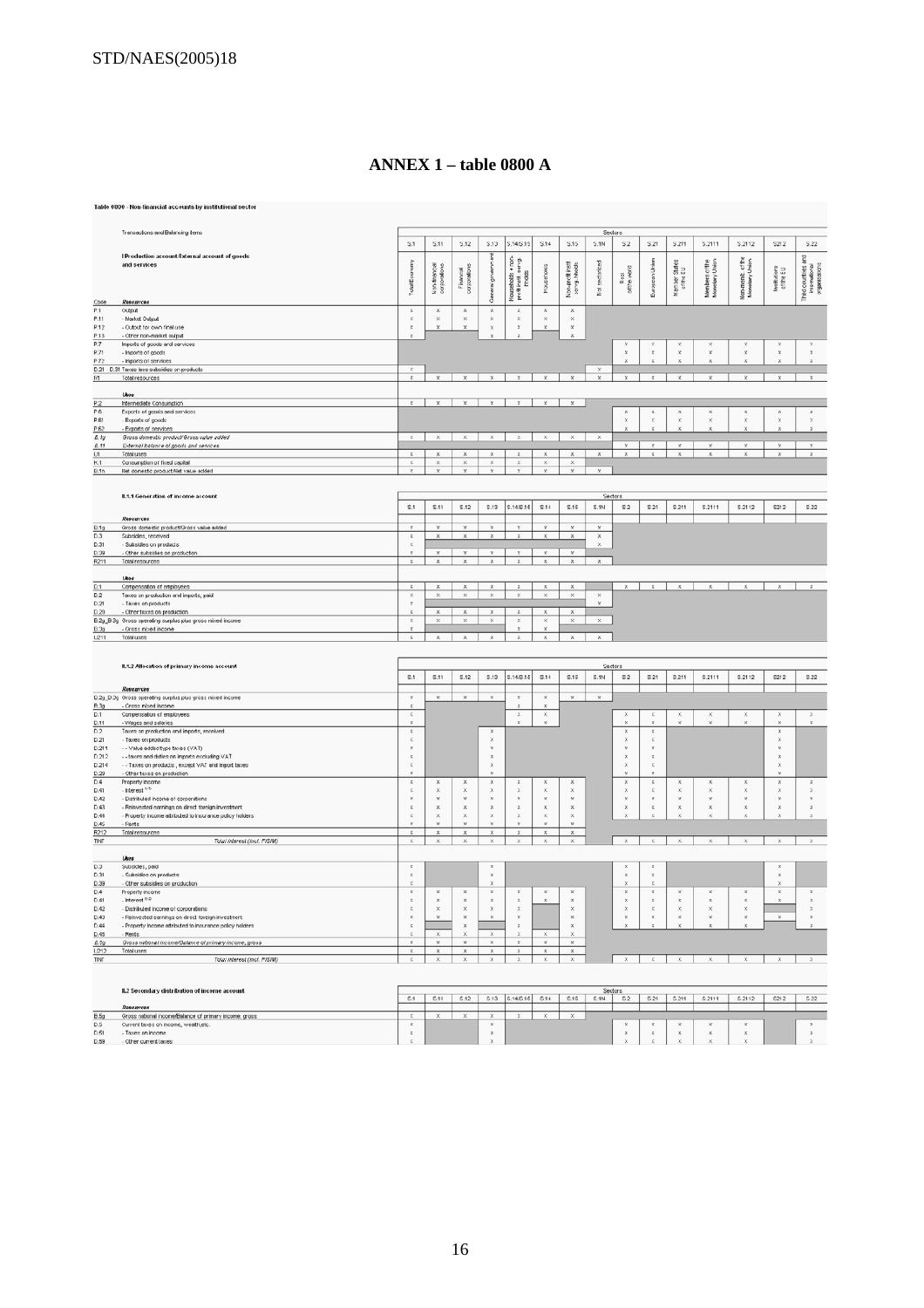# ANNEX  $1$  – table 0800 A (ctd)

| D.6            | Social contributions and benefits                                                   | ×                                              | ×                                    |                                      | $\boldsymbol{\mathsf{x}}$                |                               |                                   | ×                               |         |                                          |                             |                            |                                                | $\mathbf x$                              |                                       |                             |
|----------------|-------------------------------------------------------------------------------------|------------------------------------------------|--------------------------------------|--------------------------------------|------------------------------------------|-------------------------------|-----------------------------------|---------------------------------|---------|------------------------------------------|-----------------------------|----------------------------|------------------------------------------------|------------------------------------------|---------------------------------------|-----------------------------|
| D.61           | - Social contributions                                                              | $\boldsymbol{\mathsf{x}}$                      | $\boldsymbol{\mathsf{x}}$            | $\mathbb X$                          | $\boldsymbol{\mathsf{x}}$                | ×                             | $\mathbb X$                       | $\boldsymbol{\mathsf{x}}$       |         |                                          |                             |                            |                                                |                                          |                                       |                             |
| D.611          | - Actual social contributions                                                       | $\mathbf{x}$                                   | $\mathbf x$<br>$\boldsymbol{\times}$ | $\mathbf x$                          | $\times$<br>$\chi$                       | $\times$                      | $\mathbf x$                       | $\mathbf{x}$                    |         |                                          |                             |                            |                                                |                                          |                                       |                             |
| D.612          | - - Imputed social contributions                                                    | $\times$<br>$\boldsymbol{\mathsf{x}}$          |                                      |                                      |                                          | $\chi$<br>x                   | ×<br>$\mathbf{x}$                 | $\boldsymbol{\times}$           |         | $\mathbf{x}$                             | $\mathbb X$                 | $\mathbf{x}$               | $\times$                                       | $\mathbb X$                              |                                       | $\mathbb X$                 |
| D.62<br>D.63   | - Social benefits other than social transfers in kind<br>- Social transfers in kind | ×                                              |                                      |                                      |                                          |                               |                                   |                                 |         |                                          |                             |                            |                                                |                                          |                                       |                             |
| D.7            | Other current transfers                                                             | $\boldsymbol{\mathsf{x}}$                      | $\boldsymbol{\times}$                | x                                    | $\times$                                 | ×                             | $\boldsymbol{\times}$             | $\boldsymbol{\chi}$             |         | ×                                        | ×                           | ×                          | ×                                              | $\boldsymbol{\times}$                    | $\times$                              | x                           |
| D.71           | - Net non-life insurance premiums                                                   | $\boldsymbol{\mathsf{x}}$                      |                                      | $\boldsymbol{\mathsf{x}}$            |                                          |                               |                                   |                                 |         | $\boldsymbol{\mathsf{x}}$                | ×                           | ×                          | $\mathbf x$                                    | $\mathbf{x}$                             |                                       | $\mathbf{x}$                |
| D.72           | - Non-life insurance claims                                                         | $\boldsymbol{\mathsf{x}}$                      | $\mathbb X$                          | $\mathbf x$                          | $\mathbf x$                              | $\mathbb X$                   | $\mathbb X$                       | $\mathbf x$                     |         | $\mathbf x$                              | ×                           | ×                          |                                                | ×                                        |                                       | $\mathbf{x}$                |
| D.74           | - Current international cooperation                                                 | $\boldsymbol{\times}$                          |                                      |                                      | $\times$                                 |                               |                                   |                                 |         | $\boldsymbol{\times}$                    | $\boldsymbol{\times}$       | $\boldsymbol{\mathsf{x}}$  | ×                                              | $\boldsymbol{\mathsf{x}}$                | $\times$                              | ×                           |
| <b>D.75</b>    | - Mscellaneous current transfers <sup>2</sup>                                       | ×                                              | $\mathbbm{X}$                        | $\mathbb X$                          | $\mathbf{x}$                             | $\mathbf x$                   | $\mathbf x$                       | $\mathbf x$                     |         | $\mathbb X$                              | x                           | $\overline{\mathbf{x}}$    | $\mathbf x$                                    | $\mathbb X$                              | $\mathbb X$                           | $\mathbb X$                 |
| D.751          | - - GNP based fourth own resource                                                   |                                                |                                      |                                      |                                          |                               |                                   |                                 |         | $\mathbf{x}$                             |                             |                            |                                                |                                          |                                       |                             |
| R22            | Total resources                                                                     | $\times$                                       | $\times$                             | $\times$                             | $\boldsymbol{\chi}$                      |                               | $\boldsymbol{\chi}$               | $\boldsymbol{\chi}$             |         |                                          |                             |                            |                                                |                                          |                                       |                             |
|                |                                                                                     |                                                |                                      |                                      |                                          |                               |                                   |                                 |         |                                          |                             |                            |                                                |                                          |                                       |                             |
|                |                                                                                     | S.1                                            | S.11                                 | S.12                                 |                                          | S.13 S.14/S.15 S.14 S.15 S.1N |                                   |                                 |         |                                          | $S2$ $S21$                  | \$211                      | S.2111                                         | S.2112                                   | S212                                  | \$22                        |
|                | <b><i>Ubes</i></b>                                                                  |                                                |                                      |                                      |                                          |                               |                                   |                                 |         |                                          |                             |                            |                                                |                                          |                                       |                             |
| D.5            | Current taxes on income, wealth, etc.                                               | $\boldsymbol{\mathsf{x}}$                      | $\mathbb X$                          | $\boldsymbol{\mathsf{X}}$            | $\boldsymbol{\mathsf{x}}$                | x                             | x                                 | $\mathbf{x}$                    |         | x                                        | ×                           | x                          | $\mathbf x$                                    | $\mathbf x$                              |                                       | $\mathbbm{X}$               |
| D.51<br>D.59   | - Taxes on income                                                                   | $\boldsymbol{\times}$<br>$\boldsymbol{\times}$ | $\mathbb X$<br>$\boldsymbol{\times}$ | $\mathbbm{X}$<br>$\boldsymbol{\chi}$ | $\times$                                 | $\mathbb X$<br>x              | $\mathbb X$<br>×                  |                                 |         | $\mathbf x$<br>$\boldsymbol{\chi}$       | $\mathbbm{X}$<br>×          | $\mathbf x$<br>×           | $\times$<br>$\times$                           | $\mathbb X$<br>$\boldsymbol{\times}$     |                                       | $\mathsf{x}$<br>x           |
| $D.6$          | - Other current taxes<br>Social contributions and benefits                          | $\boldsymbol{\mathsf{x}}$                      | $\boldsymbol{\times}$                | $\boldsymbol{\mathsf{x}}$            | $\boldsymbol{\times}$                    | $\boldsymbol{\mathsf{x}}$     | $\boldsymbol{\mathsf{x}}$         | x<br>$\mathbf x$                |         | $\times$                                 | x                           | $\boldsymbol{\mathsf{x}}$  | $\boldsymbol{\times}$                          | $\boldsymbol{\mathsf{x}}$                | $\boldsymbol{\times}$                 | $\boldsymbol{\mathsf{x}}$   |
| D.61           | - Social contributions                                                              | $\boldsymbol{\mathsf{x}}$                      |                                      |                                      |                                          | $\mathbf x$                   | $\mathbbm{X}$                     |                                 |         | $\mathbf{x}$                             | ×                           | $\overline{\mathbf{x}}$    |                                                | ×                                        | $\mathbf{x}$                          | $\mathbf{x}$                |
| D.611          | - - Actual social contributions                                                     | $\boldsymbol{\times}$                          |                                      |                                      |                                          | ×                             | ×                                 |                                 |         |                                          |                             |                            |                                                |                                          |                                       |                             |
| D.612          | - - Imputed social contributions                                                    | $\boldsymbol{\times}$                          |                                      |                                      |                                          | $\mathbf x$                   | $\mathbb X$                       |                                 |         |                                          |                             |                            |                                                |                                          |                                       |                             |
| D.62           | - Social benefits other than social transfers in kind                               | $\mathbb X$                                    | $\mathbf x$                          | $\mathbb X$                          | $\mathbb X$                              | $\mathbbm{X}$                 | $\boldsymbol{\mathsf{X}}$         | $\mathbb X$                     |         | $\mathbb X$                              | $\mathbb X$                 | $\mathbb X$                | $\mathbb X$                                    | $\mathbb X$                              | $\mathsf X$                           | $\mathsf{x}$                |
| D.63           | - Social transfers in kind                                                          | $\boldsymbol{\times}$                          |                                      |                                      | $\mathbf x$                              | $\boldsymbol{\times}$         |                                   | $\boldsymbol{\chi}$             |         |                                          |                             |                            |                                                |                                          |                                       |                             |
| D.7            | Other current transfers                                                             | $\boldsymbol{\mathsf{x}}$                      | $\boldsymbol{\mathsf{x}}$            | $\boldsymbol{\mathsf{x}}$            | $\boldsymbol{\mathsf{x}}$                | ×                             | $\boldsymbol{\mathsf{x}}$         | $\mathbb X$                     |         | $\boldsymbol{\mathsf{x}}$                | ×                           | ×                          | ×                                              | $\mathbf{x}$                             | $\boldsymbol{\mathsf{x}}$             | $\boldsymbol{\mathsf{x}}$   |
| D.71<br>D.72   | - Net non-life insurance premiums<br>- Non-life insurance claims                    | $\boldsymbol{\mathsf{X}}$<br>$\times$          | $\mathbf x$                          | $\mathbb X$<br>$\boldsymbol{\times}$ | $\boldsymbol{\times}$                    |                               | $\mathbf x$                       | $\boldsymbol{\times}$           |         | $\boldsymbol{\mathsf{X}}$<br>$\mathbf x$ | ×<br>×                      | ×<br>$\mathbf x$           | $\boldsymbol{\times}$<br>$\boldsymbol{\times}$ | $\boldsymbol{\mathsf{X}}$<br>$\mathbf x$ |                                       | x<br>×                      |
| D.74           | - Current international cooperation                                                 | $\boldsymbol{\times}$                          |                                      |                                      | x                                        |                               |                                   |                                 |         | $\mathbb X$                              | $\mathbb X$                 | $\mathbb X$                | $\mathbb X$                                    | $\chi$                                   | $\mathsf X$                           | $\mathbb X$                 |
| D.75           | - Miscellaneous current transfers 2                                                 | $\mathbb X$                                    | $\mathbf x$                          | $\times$                             | $\mathbb X$                              | $\times$                      | $\times$                          | $\times$                        |         | $\mathbf{x}$                             |                             |                            |                                                | ×                                        | $\mathbf{x}$                          | $\mathbf{x}$                |
| D.751          | - - GNP based fourth own resource                                                   | $\boldsymbol{\times}$                          |                                      |                                      |                                          |                               |                                   |                                 |         |                                          |                             |                            |                                                |                                          |                                       |                             |
| 0.7g           | Adjusted disposable income                                                          | $\mathbb X$                                    | $\mathbbm{X}$                        | x                                    | $\boldsymbol{\mathsf{x}}$                | ×                             | $\mathbb X$                       | $\mathbbm{X}$                   |         |                                          |                             |                            |                                                |                                          |                                       |                             |
| U22            | Total uses                                                                          | $\mathbb X$                                    | $\mathbf{x}$                         | $\times$                             | $\mathbf x$                              | $\mathbf x$                   | $\mathbf{x}$                      | $\mathbb X$                     |         |                                          |                             |                            |                                                |                                          |                                       |                             |
| $-D.63$        | - (minus) Social transfers in kind<br>Gross disposable income                       | $\times$<br>$\boldsymbol{\times}$              | $\mathbf x$                          | $\mathbb X$                          | $\mathbf x$<br>$\mathbf x$               | x<br>$\mathbf{x}$             | $\mathbf{x}$                      | $\chi$<br>$\mathbf x$           |         |                                          |                             |                            |                                                |                                          |                                       |                             |
| B.69           |                                                                                     |                                                |                                      |                                      |                                          |                               |                                   |                                 |         |                                          |                             |                            |                                                |                                          |                                       |                             |
|                | IL4.1 Use of disposable income account                                              |                                                |                                      |                                      |                                          |                               |                                   |                                 | Sectors |                                          |                             |                            |                                                |                                          |                                       |                             |
|                |                                                                                     | S.1                                            | 5.11                                 | \$.12                                | S.13                                     | S:14/S:15                     | \$.14                             | S.15                            | S.1N    | \$2                                      | \$21                        | S.211                      | S.2111                                         | S.2112                                   | 5212                                  | \$22                        |
|                |                                                                                     |                                                |                                      |                                      |                                          |                               |                                   |                                 |         |                                          |                             |                            |                                                |                                          |                                       |                             |
| B.6g           | Resources<br>Gross disposable income                                                | $\times$                                       | $\times$                             | $\times$                             | $\propto$                                | ×                             | $\boldsymbol{\chi}$               | $\mathbf x$                     |         |                                          |                             |                            |                                                |                                          |                                       |                             |
| D.B            | Adj. for the change in net equity of households in pension funds                    | ×                                              |                                      |                                      |                                          | x                             | $\mathbb X$                       |                                 |         | x                                        | x                           | $\boldsymbol{\mathsf{x}}$  |                                                | x                                        |                                       | $\mathbbm{X}$               |
| R241           | Total resources                                                                     | $\mathbb X$                                    | $\mathbf x$                          | $\mathbb X$                          | $\mathbb X$                              | $\mathbb X$                   | $\mathbf x$                       | $\times$                        |         |                                          |                             |                            |                                                |                                          |                                       |                             |
|                |                                                                                     |                                                |                                      |                                      |                                          |                               |                                   |                                 |         |                                          |                             |                            |                                                |                                          |                                       |                             |
|                | <b>Lisos</b>                                                                        |                                                |                                      |                                      |                                          |                               |                                   |                                 |         |                                          |                             |                            |                                                |                                          |                                       |                             |
| P.3<br>P.31    | Final consumption expenditure.                                                      | $\mathbf x$<br>$\boldsymbol{\times}$           |                                      |                                      | $\mathbf x$<br>$\times$                  | $\mathbf x$<br>$\mathbf x$    | $\mathbf x$<br>$\bar{\mathbf{x}}$ | $\mathbb X$<br>$\chi$           |         |                                          |                             |                            |                                                |                                          |                                       |                             |
| P.32           | - Individual consumption expenditure<br>- Collective consumption expenditure        | $\boldsymbol{\mathsf{x}}$                      |                                      |                                      | $\mathbf{v}$                             |                               |                                   |                                 |         |                                          |                             |                            |                                                |                                          |                                       |                             |
| D.8            | Adj. for the change in net equity of households in pension funds                    | $\mathbf x$                                    | $\times$                             | $\mathbf x$                          | $\times$                                 | $\times$                      |                                   | $\times$                        |         | $\mathbf x$                              | $\times$                    | $\times$                   |                                                | $\mathbf x$                              |                                       | $\mathbf{x}$                |
|                |                                                                                     | ×                                              |                                      |                                      |                                          |                               |                                   |                                 |         |                                          |                             |                            |                                                |                                          |                                       |                             |
|                | Gross saving                                                                        |                                                | x                                    | ×                                    | $\boldsymbol{\times}$                    | x                             | $\boldsymbol{\chi}$               | $\boldsymbol{\chi}$             |         |                                          |                             |                            |                                                |                                          |                                       |                             |
| B.8g<br>B.12   | Current external balance                                                            |                                                |                                      |                                      |                                          |                               |                                   |                                 |         | $\boldsymbol{\mathsf{x}}$                | $\times$                    | $\mathbf x$                | $\mathbf x$                                    | $\mathbf x$                              | $\boldsymbol{\times}$                 | $\mathbf{x}$                |
| U241           | Total uses                                                                          | $\times$                                       | $\times$                             | $\times$                             | $\times$                                 | $\mathbf{x}$                  | $\mathbf{x}$                      | $\times$                        |         |                                          |                             |                            |                                                |                                          |                                       |                             |
|                |                                                                                     |                                                |                                      |                                      |                                          |                               |                                   |                                 |         |                                          |                             |                            |                                                |                                          |                                       |                             |
|                |                                                                                     |                                                |                                      |                                      |                                          |                               |                                   |                                 | Sectors |                                          |                             |                            |                                                |                                          |                                       |                             |
|                | III.1.1 Change in net worth due to saving and capital<br>transfers account          |                                                |                                      |                                      |                                          |                               |                                   |                                 |         |                                          |                             |                            |                                                |                                          |                                       |                             |
|                |                                                                                     | \$1                                            | 5.11                                 | S.12                                 | S.13                                     | S:14/S:15                     | 5.14                              | 5.15                            | S.1N    | \$2                                      | \$21                        | S.211                      | S.2111                                         | S.2112                                   | \$212                                 | \$22                        |
|                | Changes in liabilities and net worth                                                |                                                | $\times$                             | $\mathbf x$                          |                                          | $\mathbf x$                   | $\mathbf{x}$                      |                                 |         |                                          |                             |                            |                                                |                                          |                                       |                             |
| B.8g           | Gross saving/Current external balance<br>Current external balance                   | $\times$                                       |                                      |                                      | $\times$                                 |                               |                                   | $\chi$                          |         | $\mathbb X$                              | $\mathbb X$                 | $\mathbf x$                | $\mathbb{X}$                                   | $\mathbb X$                              | $\boldsymbol{\times}$                 | $\mathbf x$                 |
| 9.12<br>D.9    | Capital transfers                                                                   | $\boldsymbol{\mathsf{x}}$                      | $\mathbb X$                          | $\mathbb X$                          | $\mathbb X$                              | $\mathbb X$                   | $\mathbb X$                       | $\mathbb X$                     |         | $\mathbb X$                              | x                           | $\boldsymbol{\mathsf{x}}$  |                                                | $\times$                                 | $\mathsf{x}$                          | $\mathbb X$                 |
| D.91           | - Capital taxes                                                                     | $\boldsymbol{\mathsf{x}}$                      |                                      |                                      | $\times$                                 |                               |                                   |                                 |         |                                          |                             |                            |                                                |                                          |                                       |                             |
| D.92           | - Investment grants <sup>2</sup>                                                    | $\boldsymbol{\mathsf{x}}$                      | $\mathbf x$                          | $\boldsymbol{\mathsf{x}}$            | $\boldsymbol{\mathsf{x}}$                | $\mathbf x$                   | $\mathbb X$                       | $\mathbb X$                     |         | $\mathbb X$                              | $\mathbb X$                 | $\mathbf x$                | $\boldsymbol{\times}$                          | $\mathbf x$                              |                                       | $\mathbf x$                 |
|                | D.92fromS: -- Investment grants from EU Institutions to General Government          | $\mathbf x$                                    |                                      |                                      | $\mathbf x$                              |                               |                                   |                                 |         |                                          |                             |                            |                                                |                                          |                                       |                             |
| D.99           | - Other capital transfers <sup>5</sup>                                              | $\boldsymbol{\times}$                          | $\times$                             | $\boldsymbol{\chi}$                  | $\mathbf x$<br>$\boldsymbol{\mathsf{x}}$ | x                             | $\times$                          | x                               |         | $\boldsymbol{\chi}$<br>x                 | ×                           | ×                          | ×                                              | $\boldsymbol{\mathsf{x}}$                | ×                                     | ×                           |
| R311           | Total change in fabilities and net worth                                            | $\boldsymbol{\mathsf{x}}$                      | $\boldsymbol{\mathsf{X}}$            |                                      |                                          |                               |                                   |                                 |         |                                          | ×                           | $\boldsymbol{\mathsf{x}}$  |                                                |                                          |                                       | $\mathsf{x}$                |
|                | Changes in assets                                                                   |                                                |                                      |                                      |                                          |                               |                                   |                                 |         |                                          |                             |                            |                                                |                                          |                                       |                             |
| D.9            | Capital transfers                                                                   | $\boldsymbol{\mathsf{x}}$                      |                                      |                                      |                                          |                               |                                   |                                 |         |                                          |                             |                            |                                                | $\boldsymbol{\mathsf{x}}$                |                                       | $\boldsymbol{\mathsf{x}}$   |
| D.91           | - Capital taxes                                                                     | $\mathbf{x}$                                   | $\mathbf{x}$                         | $\mathbf x$                          |                                          | $\propto$                     | $\mathbf{x}$                      | $\boldsymbol{\times}$           |         | $\mathbf x$                              | ×                           | $\mathbf x$                | $\boldsymbol{\times}$                          | $\boldsymbol{\mathsf{x}}$                |                                       | $\mathbf x$                 |
| D.92           | - Investment grants <sup>2</sup>                                                    | ×                                              |                                      |                                      | $\times$                                 |                               |                                   |                                 |         | $\boldsymbol{\chi}$                      | $\boldsymbol{\chi}$         | $\bar{\mathbf{x}}$         |                                                | $\bar{\mathbf{x}}$                       | $\boldsymbol{\times}$                 | $\boldsymbol{\times}$       |
|                | D.92fromSI -- Investment grants from EU Institutions to General Government          |                                                |                                      |                                      |                                          |                               |                                   |                                 |         | $\boldsymbol{\mathsf{X}}$                | x<br>$\mathbf{x}$           |                            |                                                |                                          | $\boldsymbol{\times}$<br>$\mathbf x$  |                             |
| D.99           | - Other capital transfers $^2$                                                      | $\mathbf x$<br>$\boldsymbol{\times}$           | $\times$<br>$\times$                 | $\times$<br>$\boldsymbol{\times}$    | $\mathbf x$<br>$\boldsymbol{\mathsf{X}}$ | $\times$<br>x                 | $\mathbf x$<br>x                  | $\times$<br>$\boldsymbol{\chi}$ |         | $\mathbf x$<br>$\mathbb X$               | x                           | $\mathbf x$<br>$\mathbf x$ | $\times$<br>$\times$                           | $\mathbf x$<br>$\times$                  | $\mathbf x$                           | $\times$                    |
| B.10.1<br>U311 | Changes in net worth due to saving and capital transfers<br>Total changes in assets | $\mathbf x$                                    | $\mathbf x$                          | $\mathbf x$                          | $\mathbf x$                              | $\mathbf x$                   | $\mathbf x$                       | $\boldsymbol{\times}$           |         | ×                                        | $\boldsymbol{\mathsf{x}}$   |                            |                                                | $\boldsymbol{\times}$                    |                                       | $\mathsf{x}$                |
|                |                                                                                     |                                                |                                      |                                      |                                          |                               |                                   |                                 |         |                                          |                             |                            |                                                |                                          |                                       |                             |
|                |                                                                                     |                                                |                                      |                                      |                                          |                               |                                   |                                 |         |                                          |                             |                            |                                                |                                          |                                       |                             |
|                | III.1.2 Acquisitions of non-financial assets account                                |                                                |                                      |                                      |                                          |                               |                                   |                                 | Sectors |                                          |                             |                            |                                                |                                          |                                       |                             |
|                |                                                                                     | S.1                                            | S.11                                 | S.12                                 | S.13                                     | S.14/S.15                     | S.14                              | S.15                            | S.1N    | \$2                                      | \$21                        | \$211                      | S.2111                                         | S.2112                                   | S212                                  | \$.22                       |
|                | Changes in liabilities and net worth                                                |                                                |                                      |                                      |                                          |                               |                                   |                                 |         |                                          |                             |                            |                                                |                                          |                                       |                             |
| <b>B.10.1</b>  | Changes in net worth due to saving and capital transfers                            | ×                                              | $\boldsymbol{\mathsf{x}}$            |                                      |                                          |                               | x                                 |                                 |         |                                          |                             | ×                          |                                                | $\boldsymbol{\mathsf{x}}$                | $\boldsymbol{\times}$                 | $\boldsymbol{\mathsf{x}}$   |
| K.1            | Consumption of fixed capital                                                        | $\boldsymbol{\mathsf{x}}$                      | $\mathbf x$                          | $\mathbb X$                          | $\mathbf x$                              | $\,$ $\,\rm{X}$               | $\,$ $\,\rm{X}$                   | $\mathbf x$                     |         |                                          |                             |                            |                                                |                                          |                                       |                             |
| R312           | Total change in liabilities and net worth                                           | x                                              | $\times$                             | $\times$                             | $\times$                                 | x                             | $\times$                          | $\chi$                          |         | $\times$                                 | $\boldsymbol{\times}$       | $\mathbf x$                | $\times$                                       | $\times$                                 | $\times$                              | $\times$                    |
|                | <b>Changes in assets</b>                                                            |                                                |                                      |                                      |                                          |                               |                                   |                                 |         |                                          |                             |                            |                                                |                                          |                                       |                             |
| P.5            | Gross capital formation                                                             | $\boldsymbol{\times}$                          | ×                                    | ×                                    | $\boldsymbol{\mathsf{x}}$                | x                             | ×                                 | $\boldsymbol{\mathsf{X}}$       |         |                                          |                             |                            |                                                |                                          |                                       |                             |
| P.51           | - Gross fixed capital formation                                                     | $\boldsymbol{\mathsf{x}}$                      | $\boldsymbol{\mathsf{x}}$            | $\boldsymbol{\times}$                | $\mathbf x$                              | $\mathbf x$                   | $\mathbbm{X}$                     | $\mathbb X$                     |         |                                          |                             |                            |                                                |                                          |                                       |                             |
| P.52           | - Changes in inventories                                                            | $\mathbf x$                                    | $\times$                             | $\times$                             | $\times$                                 | $\times$                      | $\times$                          | $\times$                        |         |                                          |                             |                            |                                                |                                          |                                       |                             |
| P.53           | - Acquisitions less disposals of valuables                                          | $\boldsymbol{\times}$                          | $\boldsymbol{\times}$                | $\chi$                               | $\times$                                 | ×                             | $\chi$                            | $\chi$                          |         |                                          |                             |                            |                                                |                                          |                                       |                             |
| K.2            | Acquiless disposals of non-produced non financial assets                            | $\boldsymbol{\times}$                          | $\mathbf{x}$<br>$\rm X$              | $\boldsymbol{\times}$<br>$\mathbb X$ | $\mathbf{x}$<br>$\mathbb X$              | $\mathbf{x}$<br>$\mathbb X$   | $\mathbf{x}$<br>$\mathbb X$       | $\mathbf{x}$<br>$\mathbb X$     |         | $\mathbf x$<br>х                         | $\mathbf{x}$<br>$\mathbb X$ | $\mathbf{x}$<br>х          | $\mathbf x$<br>$\mathbb X$                     | $\mathbf{x}$<br>$\mathbb X$              | $\boldsymbol{\times}$<br>$\mathsf{x}$ | $\mathbf{x}$<br>$\mathbb X$ |
| 8.9<br>U312    | Net lending (+)/Net borrowing (-)<br>Total changes in assets                        | $\mathbb X$<br>$\times$                        | $\boldsymbol{\mathsf{X}}$            | $\times$                             | $\boldsymbol{\times}$                    | ×                             | $\boldsymbol{\mathsf{X}}$         | $\boldsymbol{\chi}$             |         | x                                        | $\boldsymbol{\mathsf{X}}$   | $\boldsymbol{\mathsf{X}}$  | ×                                              | $\boldsymbol{\times}$                    | ×                                     | x.                          |
| DB.9           | Discrepancy with net lending / net borrowing of financial accounts                  | x                                              | $\times$                             | x                                    | $\boldsymbol{\mathsf{x}}$                | x                             | x                                 | $\boldsymbol{\mathsf{x}}$       |         | x                                        | x                           | x                          | x                                              | $\mathbbm{X}$                            | $\times$                              | $\mathbf x$                 |
|                | = non relevant cells<br>$\times$ = required                                         |                                                |                                      |                                      |                                          |                               |                                   |                                 |         |                                          |                             |                            |                                                |                                          |                                       |                             |

1) interest shall be recorded excluding FEM<br>2) For this transaction of the sector S13 consolidation should be made within each sub-sector and between all sub-sectors of general government, i.e. central government, state go